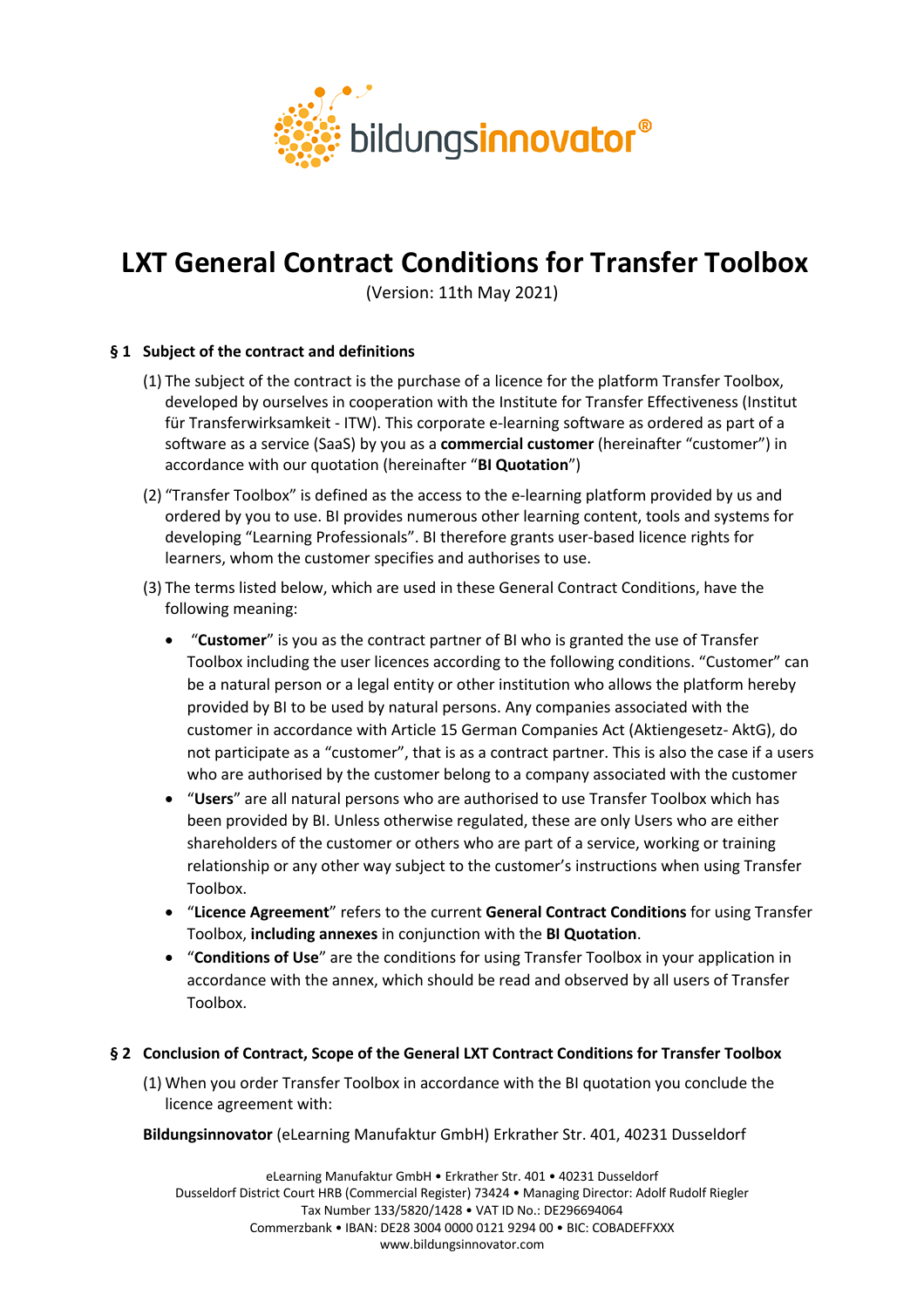

e-mail: sales@bildungsinnovator.com Phone: 0211 176074 80 Fax: 0211 545559 89 Commercial Register The Court HRB 73424 Authorised Representative Managing Director: Adolf Rudolf Riegler

- (2) Possible presentations of Transfer Toolbox by representatives of BI or on the BI websites or through other media are not a binding quotation from BI. On the contrary, after making contact with BI you will be given the opportunity to compile together a binding quotation for concluding the licence agreement with BI. **Only after you have received the agreed BI quotation with the General LXT Contract Conditions for Transfer Toolbox and you have accepted the BI quotation, does the licence agreement under the General LXT Contract Conditions for Transfer Toolbox come into force.**
- (3) You will be provided with access to Transfer Toolbox by us in the learning platform LXT which is made available by us.
- (4) Changes or amendments to the licence agreement through individual contractual agreements, as laid down in Article 305b German Civil Code (BGB) do not require any particular form. Otherwise changes and amendments require to be in **text form**. An oral revocation of this text form requirement is not permitted.
- (5) If the BI quotation and these General Contract Conditions contain contradictory provisions for the same subject, the provision agreed in the BI quotation shall be considered as a special individual provision until the end of the contract.
- (6) Possible **conditions of purchase/general terms and condition of the customer** are only valid when they have been expressly accepted by BI, whereby the conditions in this contract always have precedence in cases of conflicting performance conditions.

# **§ 3 Contract Duration and Termination**

- (1) The contractual relationship starts on the day that the operational Transfer Toolbox is made available.
- (2) The licence agreement is valid indefinitely (lifetime licence).
- (3) The right of the parties to this contract to **terminate for good cause** without observing any notice period remains unaffected. A good cause includes when the expressly regulated obligations from the licence agreement are grossly violated by a party to this contract, and particularly when insolvency proceedings are opened regarding the assets of the other party to this contract or the other contractual partner becomes insolvent or bankrupt. A further important cause exists when the customer gets into arrears with the payment of the fee or a substantial portion of the fee.

# **§ 4 Fee, fee when the number of users changes**

(1) BI receives a one-off licence fee **in advance**, the amount being taken from the **BI Quotation** mentioned in Art. 1(1) and as agreed by the customer.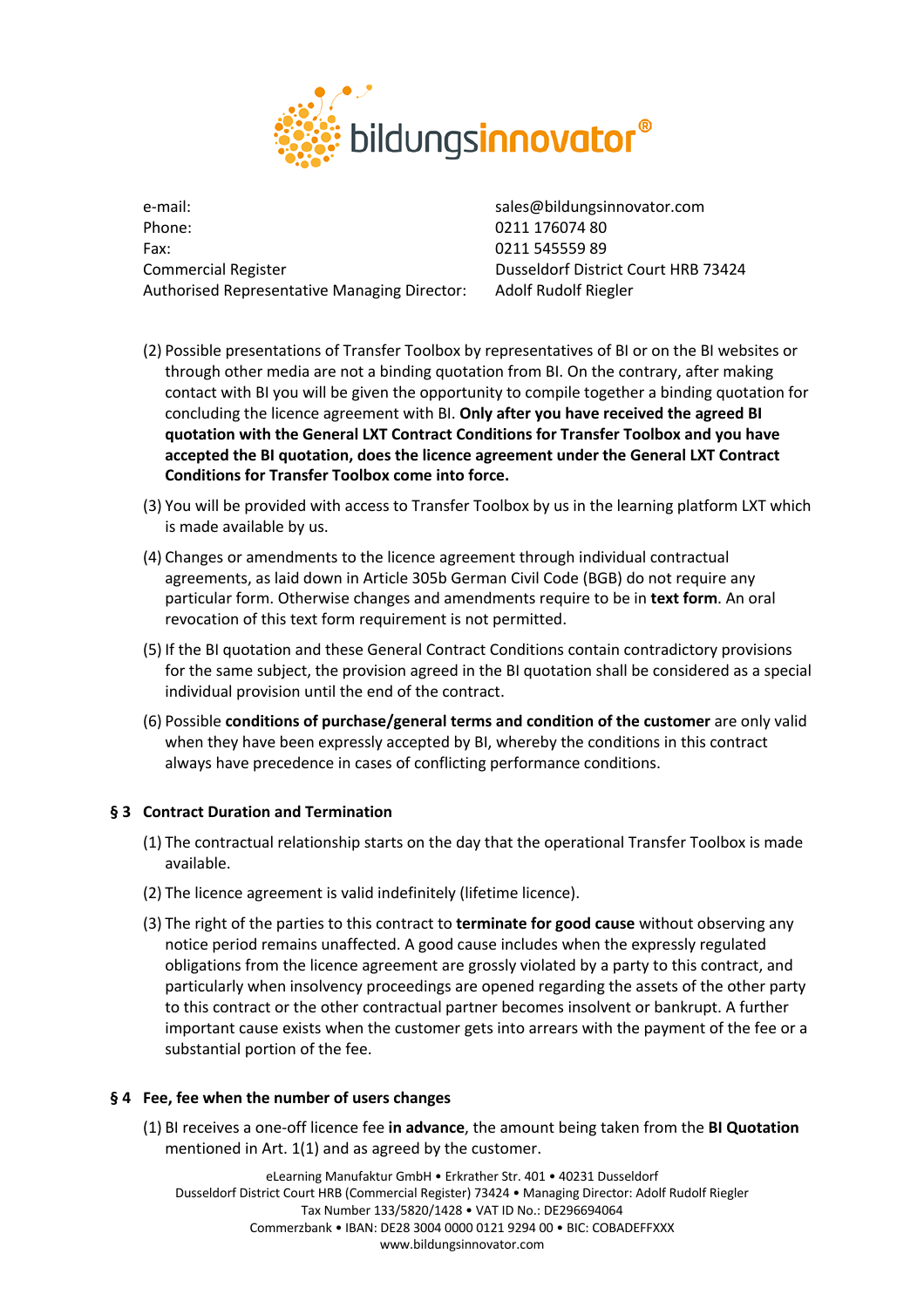

(2) An **individual adjustment or enhancement from LXT for the customer** does not form part of the current contract.

# **§ 5 Payment Terms**

- (1) The advance payment of the fee to be made to BI in accordance with Article 4 will be invoiced before Transfer Toolbox is made available. The payment is due 10 days at the latest after receipt of the invoice.
- (2) **BI invoices** are **exclusively sent electronically**. The dispatch of the invoice by normal post is only undertaken upon special request in accordance with the statutory provisions.

# **§ 6 Provision of Transfer Toolbox, other services from BI and the customer's obligations to cooperate**

- (1) The XXX for using Transfer Toolbox will be provided by BI and protected against access by third parties. The internet access required for using Transfer Toolbox will be ensured by the customer.
- (2) When registering as a Transfer Toolbox user, each user receives his personal access data either directly by e-mail or from the customer himself. The customer is obliged to share the e-mail address of the user which is required at registration and to give the user prior notice of this.
- (3) The customer receives licence rights from BI. The customer therefore ensures that Transfer Toolbox is used according to its purpose (learning) and only in the user group specified by him. The customer will immediately inform of changes to the user group (e.g. changes in the e-mail addresses of Users). This obligation along with the personal duty of the user towards BI, which is attached as **Annex 1** as **LXT Conditions of Use,** must be adhered to. The LXT Conditions of Use are also accessible at any time on the LXT platform once it is accessible.
- (4) BI attempts to have an availability rate for the platform of 99.5% as an annual average.

# **§ 7 Usage Rights**

- (1) BI grants the customer, subject to complete payment, the simple, non-transferable right to use Transfer Toolbox for an indefinite period. This also applies to future forms of usage of Transfer Toolbox.
- (2) Should BI no longer make Transfer Toolbox available via the LXT platform, on request the customer can have a SCORM package provided to him. In this case you cannot pass the SCORM package provided to you to third parties not belonging to your user group.
- (3) The user licence which you have acquired permits you and the persons who are specified by you as Users at the time of acquiring the user licence and named to us (e.g. members of your company or a certain organisational unit, who follow your instructions or are supervised by you) the personal and non-transferable use of Transfer Toolbox.
- (4) Moreover, the **LXT Conditions of Use** for Transfer Toolbox attached to this contract as **Annex 1** and which were accessible on registration, apply to all Users.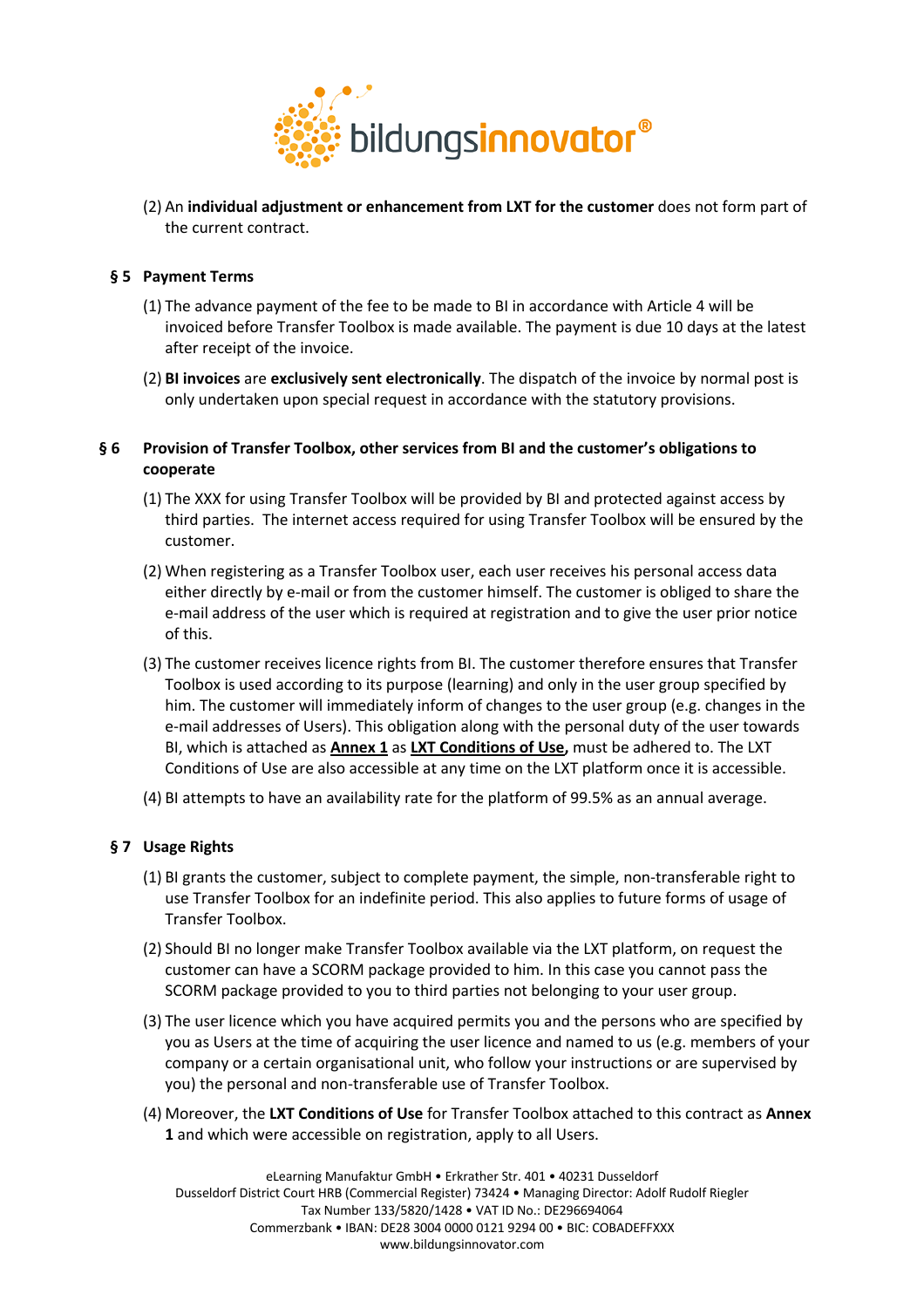

(5) Usage rights, which may be taken up on the basis of lawful licences, in particular in accordance with Articles 60a ff German Copyright Act (UrhG), are not a part of this licence agreement and are not affected by the usage granted by LXT.

# **§ 8 Proprietary rights violations and indemnity obligations of the parties**

- (1) The Transfer Toolbox produced by BI in cooperation with the Institute for Transfer Effectiveness and the usage of the LXT platform granted, including relevant manuals and documentation, are subject to the protection of Art. 2 UrhG. The rights of third parties to the protected works remain unaffected. After prior notice and notwithstanding any possible claims for damages by the customer, BI is therefore permitted at any time to undertake changes to Transfer Toolbox, at its own expense, which guarantee that any infringements of proprietary rights of third parties through Transfer Toolbox or the use of the LXT platform are excluded.
- (2) The customer is obliged to identify third-party rights which must be observed as a result of using Transfer Toolbox.
- (3) The customer exempts BI, at the first request and at his own expense, from all third-party claims, insofar as the claim against BI by third parties is based on the alleged non-contractual or illegal use of Transfer Toolbox by the customer or the user. Conversely, BI exempts the customer from claims from third parties who claim an alleged proprietary rights violation by BI as provider of Transfer Toolbox. The parties are obliged to inform one another immediately about any asserted claims by third parties, which substantiate a reciprocal indemnity obligation.

# **§ 9 Guarantee, maintenance and services performance**

- (1) BI provides Transfer Toolbox in a suitable condition to fulfil the contractual usage and maintains this condition. The duty to upkeep does not include adapting Transfer Toolbox to changed usage conditions, technical and functional developments such as changes in the IT environment of the customer, in particular changes in hardware or the operating system, adaptation to the scope of functions of competing products or manufacturing compatibility with new data formats.
- (2)Services from BI which are aimed at maintaining Transfer Toolbox technically up-to-date (maintenance services) or repairing faults, are rectified under the conditions mentioned in Art. 6(4).

# **§ 10 Liability**

(1) BI is liable without restriction for **damages from injuries to life, body or health as well as for damages which are due to premeditation and gross negligence** on the part of BI or one of its vicarious agents. For damages which are due to a **minor negligent violation of essential contractual obligations**, BI is liable for the typically contractual foreseeable damage which can be typically expected. For **other instances of a minor negligent behaviour** Bi's liability is limited to EUR 25,000 per claim.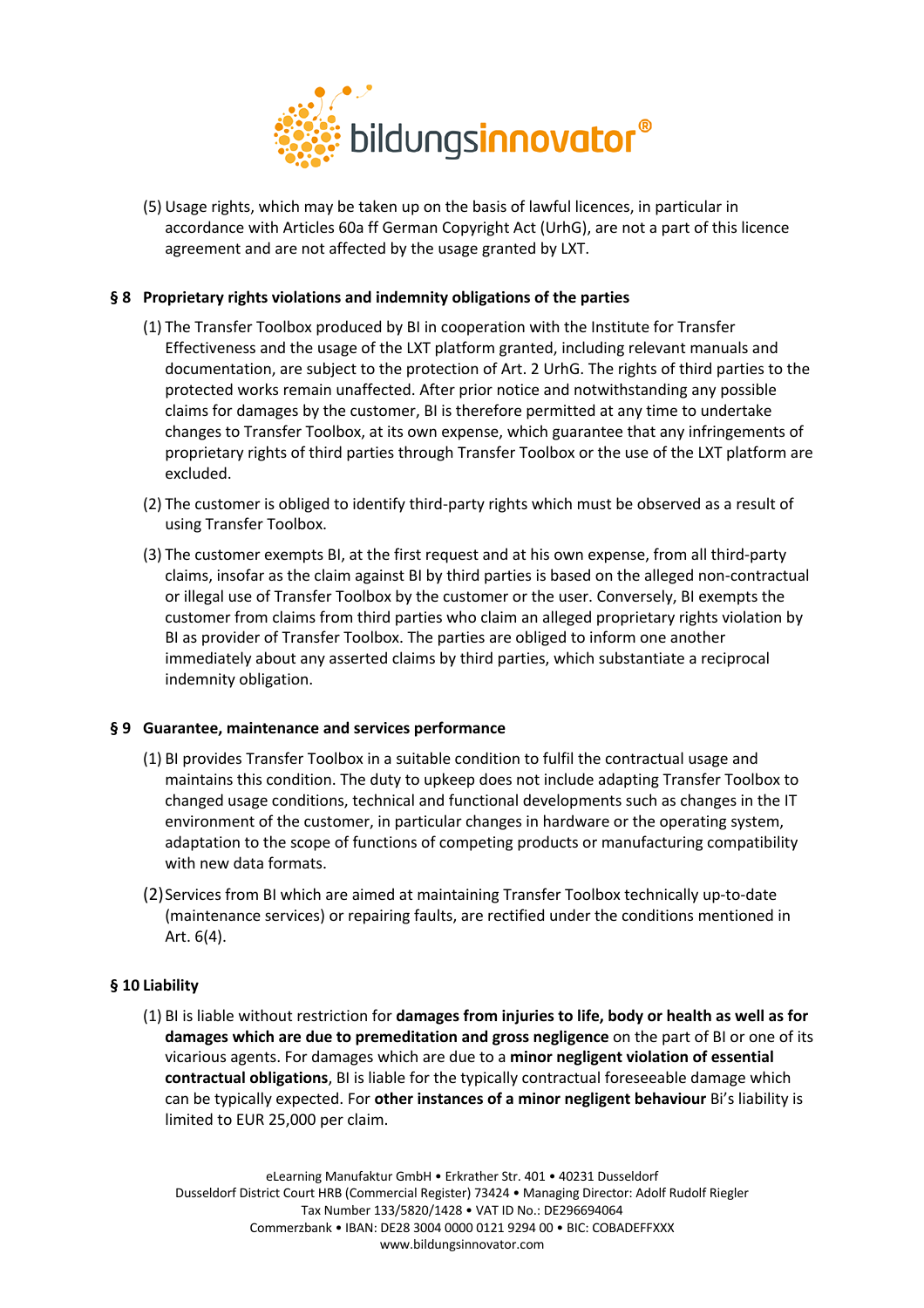

- (2) In the **case of a loss of data**, BI is liable for the typical recovery expenses, which would have been incurred with the regular and risk-adequate production of backup files.
- (3) Bi's liability without fault for defects in Transfer Toolbox, which already existed when the contract was concluded (Art. 536A (1)(1) BGB) is excluded.
- (4) Liability as per the Product Liability Act remains unaffected.

# **§ 11 Data protection, data protection tasks for the customer.**

- (1) Personal data are processed when using Transfer Toolbox. Details can be found in **Information on Data Processing** (IDP) as per **Annex 3.** The IDP can also be viewed at any time in its current version on the LXT platform.
- (2) The customer is the "Controller" and BI is the "Contract Processor"in accordance with Art. 28 GDPR, insofar as at least one of the following groups of people is affected by the data processing:
	- Users of Transfer Toolbox as defined in Art 1(3);
	- Users, who register personally via the registration data provided by BI as part of this contract.

The parties conclude the attached **"Contract on Order Processing"**, as **Annex 4** with its Appendices (TOM List, List of subcontractors, List of the technical and organisational measures taken with the DC operator IPB) to specify their data protection obligations, **in accordance with Art. 28(3) GDPR.**

(3) **Individual, chargeable data protection tasks** for the customer, which arise as part of processing the order, are governed by Art.4(3) of the Order Processing Contract (Annex 4) and must be ordered separately by the customer.

# **§ 12 Transferability of the rights from this contract, non-assignment clause, choice of law and agreement on jurisdiction of the court, severability clause**

- (1) Neither this contract nor any claims resulting from it can be transferred nor assigned to a third party without the prior written consent of the other party.
- (2) German law applies.
- (3) Place of jurisdiction for all disputes which result from this contract is Dusseldorf. BI retains the right to bring action against the customer at his registered office.
- (4) Should individual provisions of this contract be or become partially or wholly ineffective or invalid, this does not affect the effectiveness of the contract as a whole. The parties undertake to substitute the ineffective or invalid provision with an effective provision which comes closest to the legal and commercial intent.

# **Annexes:**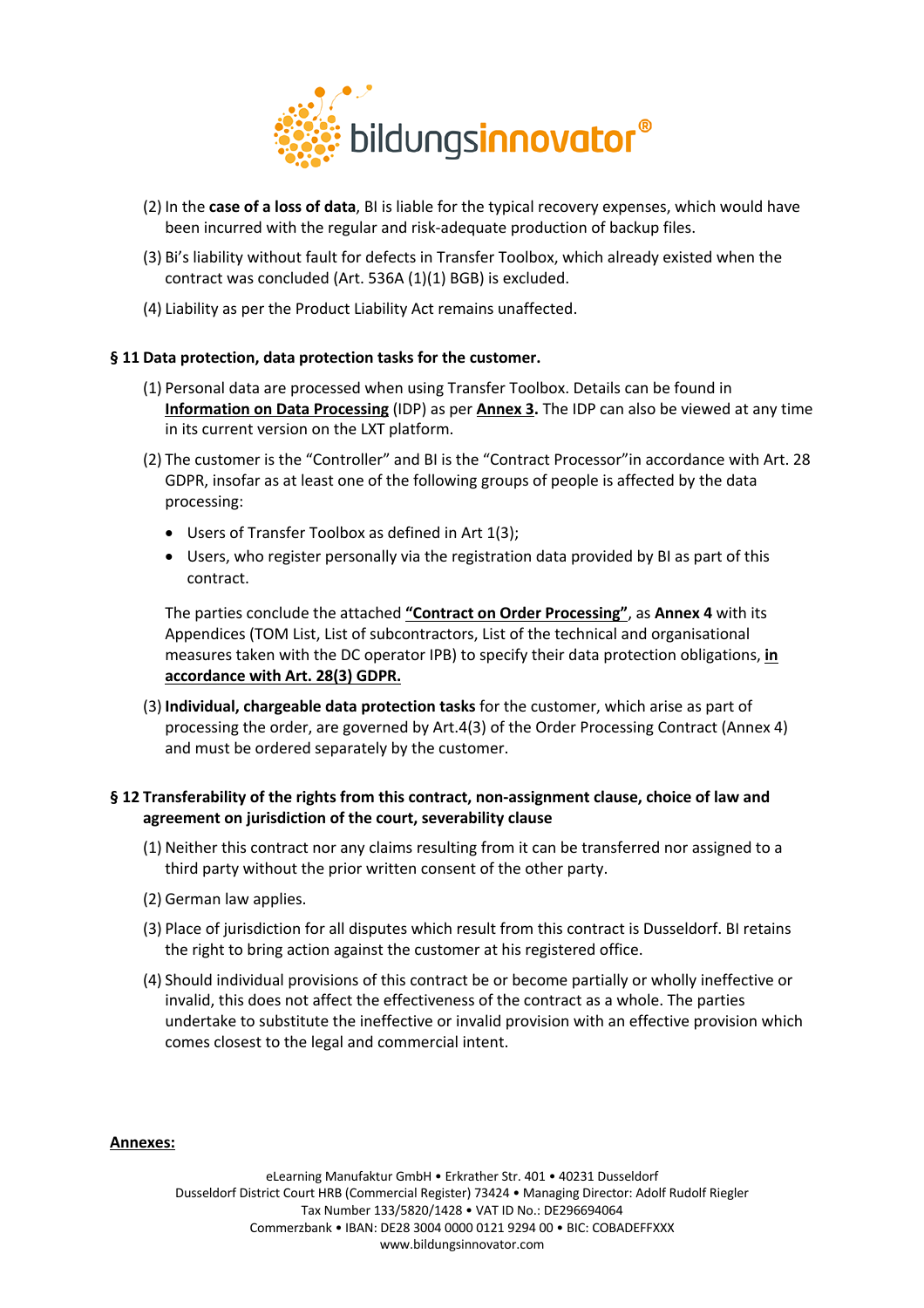

- Annex 1: LXT Conditions of Use
- Annex 3: Information on Data Processing (IDP)
- Annex 4: Order Processing Contract (incl. Appendices: TOM list, Subcontractors)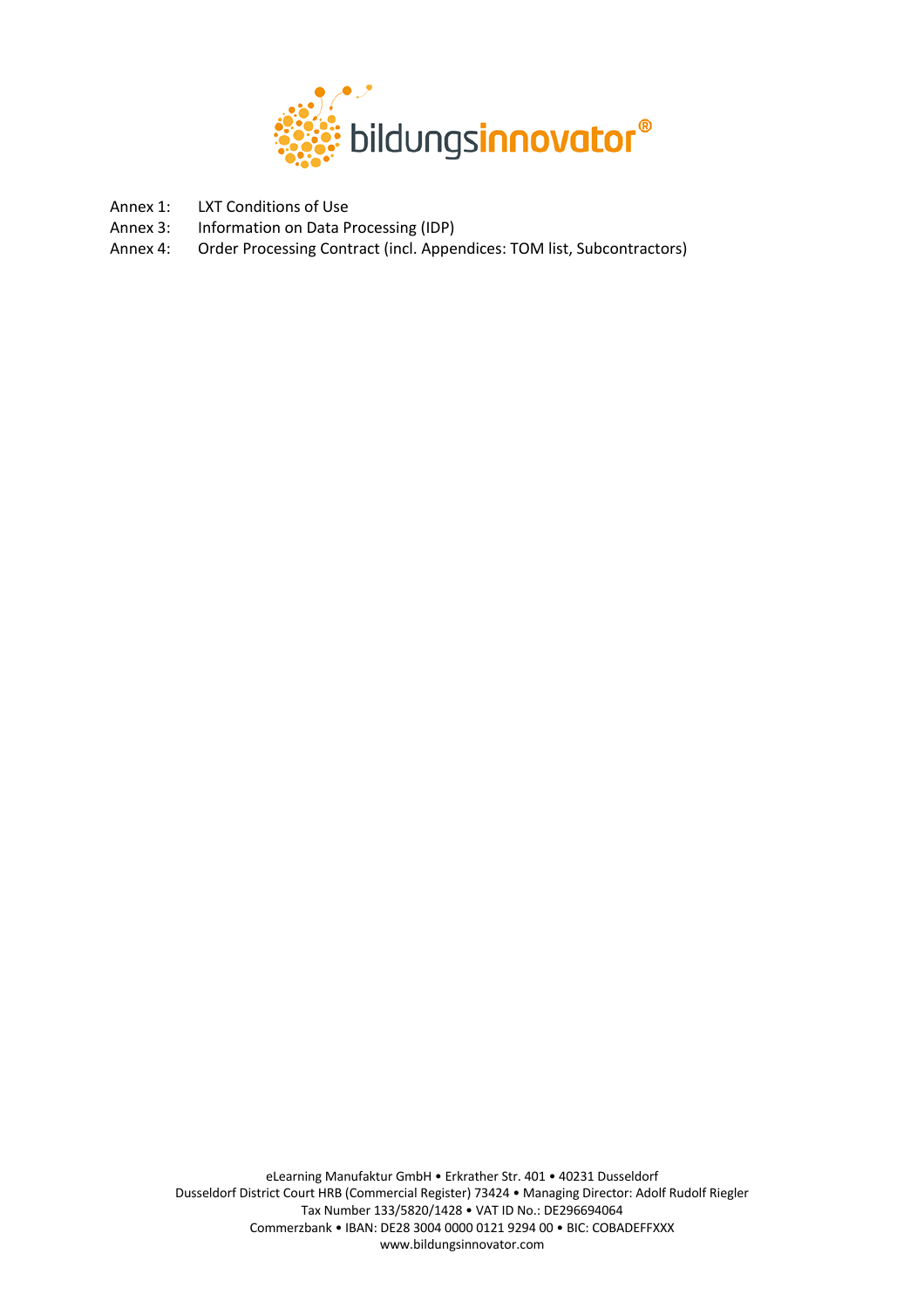

# **LXT Conditions of Use**

(Version: 05. January 2021)

The LXT platform is software that is run by us, **Bildungsinnovator, eLearning Manufaktur GmbH, Erkrather Strasse 401, 40231 Dusseldorf,** on a cloud server. LXT enables you as the user to produce learning content and to share it with others ("learners" and "authors"), who like you are authorised to use LXT by our customer (hereinafter "Your Company"). The setting-up of your user account on behalf of your company requires that you agree to the following conditions of use in accordance with the licence agreement for the LXT platform (hereinafter "Licence Agreement") which exists between us and your company.

# **Art. 1 Requirements for using the LXT platform**

To use the LXT platform you receive your access data (registration data) from your company or directly from us , which authorise you for the personal and non-transferable use for the duration of our licence agreement with your company.

As the user you are obliged at the time of registration to provide true details about your person, especially regarding your membership of the group in your company who are authorised to use LXT.

It is forbidden for you to pass your access data to third parties and you must keep them safe. If you lose your access data you will only receive replacements via the e-mail address previously provided to us by your company.

# **Art. 2 Period of usage, termination of usage rights, blocking usage**

The duration of your usage authorisation is dependent on the agreed duration of the licence agreement and requires that you are a member of your company's group of authorised users. Your usage authorisation therefore not only ceases at the latest with the termination of the LXT licence agreement, but also when you are no longer approved to use it by your company. That could, for example, be the case if you no longer work for the company.

In the case that we should ascertain that you are no longer authorised by your company to use LXT, we are entitled to block your user account immediately and without prior notice.

We are also entitled to block your user account when there is evidence that your account is being used by an unauthorised third party, or when the applicability or the security of the LXT platform we provide is compromised by your conduct or by the use of your user account.

> eLearning Manufaktur GmbH • Erkrather Str. 401 • 40231 Düsseldorf Amtsgericht Düsseldorf: HRB 73424 • Geschäftsführer: Adolf Rudolf Riegler Steuernummer 133/5820/1428 • USt-IdNr: DE296694064 Commerzbank • IBAN: DE28 3004 0000 0121 9294 00 • BIC: COBADEFFXXX www.bildungsinnovator.com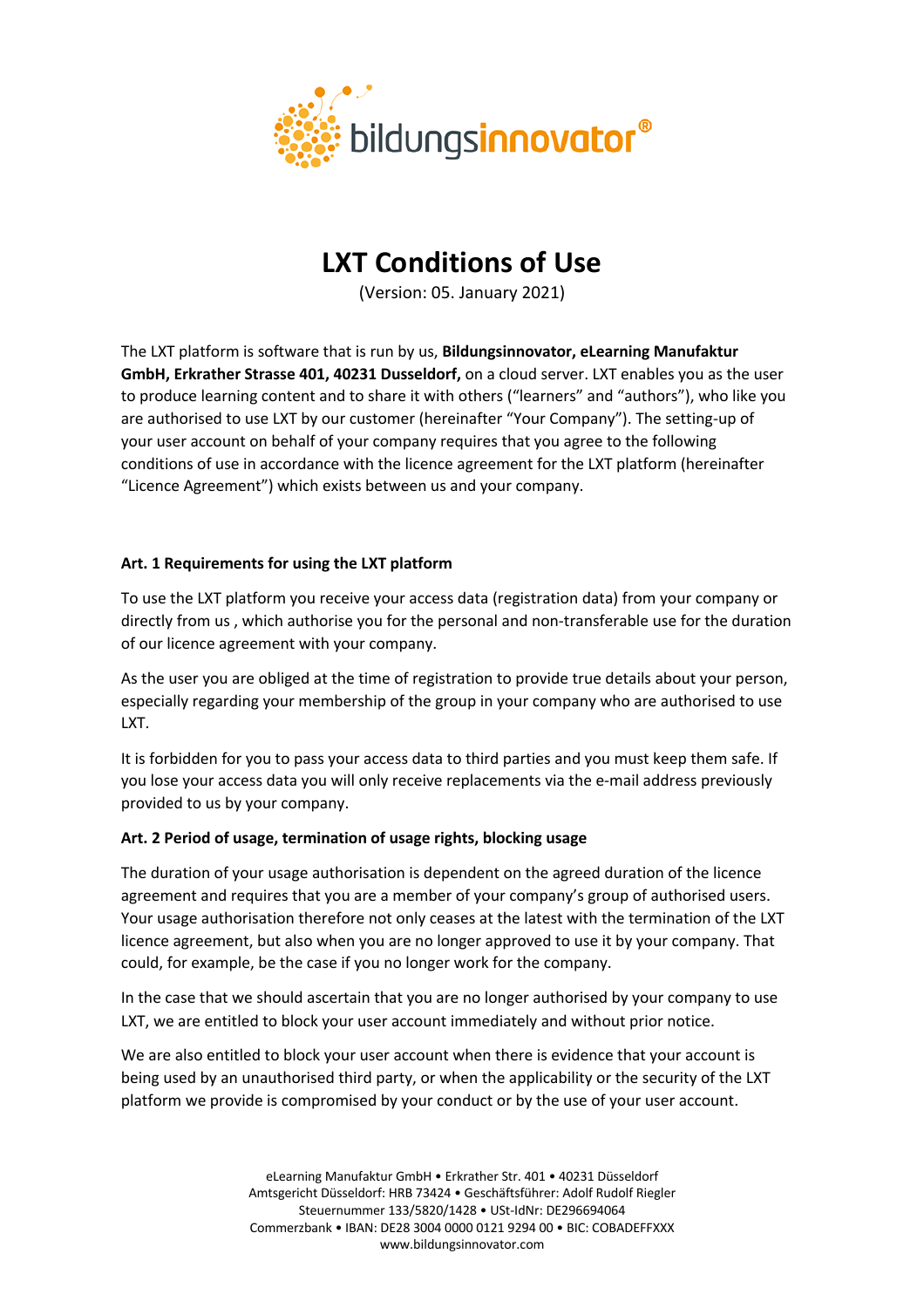

Should there be a case of a blockage which you find to be unjustified, you should therefore get in touch with the contact person in your company who is responsible for us, who will then liaise with us.

# **Art. 3 Scope of usage rights, restricted usage of the LXT platform**

When you register and agree to these conditions of use you receive a simple, non-transferable right to use the LXT platform, with the purpose of creating learning content within your company's group of authorised users or sharing it with other users.

We exclusively agree with your company the system requirements for using the LXT platform, any extension of the purpose of use or of the user group, on whose behalf we enable you to use this platform.

As the operator of the LXT platform, we reserve the right to temporarily suspend the operation of the platform if this is necessary for development, or to prevent a malfunction or security function. Any restriction in usage associated with that will be announced or indicated to your company, whose user group you are a member of.

Your company alone is authorised and obliged to explain to you the temporal, spatial or intended usage conditions of your personal usage rights.

Should there be a case of restricted usage, you should therefore initially get in touch with the contact person in your company who is responsible for us, who will then liaise with us.

# **Art. 4 Technical requirements, costs of using LXT**

The technical requirements for using the LXT platform and any services and costs associated with its usage are solely agreed with your company, on whose behalf we enable you to personally use the LXT platform. There are no costs to you personally for using the LXT platform.

# **Art. 5 Guarantee, support services**

We are constantly developing our LXT platform, which means that its functions – or respective parts of it – can change temporarily or permanently. If you should miss a previously-existing function, please have a contact person in your company who is responsible for us get in touch with us. It may be that the function is now located elsewhere as a result of developments.

Our contractual performance and guarantee obligations are part of the licence agreement with your company. In accordance with the current licence agreement between us your company is obliged to advise us immediately of any malfunctions or defects which arise from your usage of the LXT platform. So please get in touch immediately with the person in your company who is responsible for us.

# **Art. 6 Liability**

Our liability to you as a direct user of the LXT platform is only so far as we are legally required. Insofar as we are legally liable to you, we bear unlimited liability for damages to life, body or health as well as damages which are due to our premeditated or gross negligent actions.

> eLearning Manufaktur GmbH • Erkrather Str. 401 • 40231 Düsseldorf Amtsgericht Düsseldorf: HRB 73424 • Geschäftsführer: Adolf Rudolf Riegler Steuernummer 133/5820/1428 • USt-IdNr: DE296694064 Commerzbank • IBAN: DE28 3004 0000 0121 9294 00 • BIC: COBADEFFXXX www.bildungsinnovator.com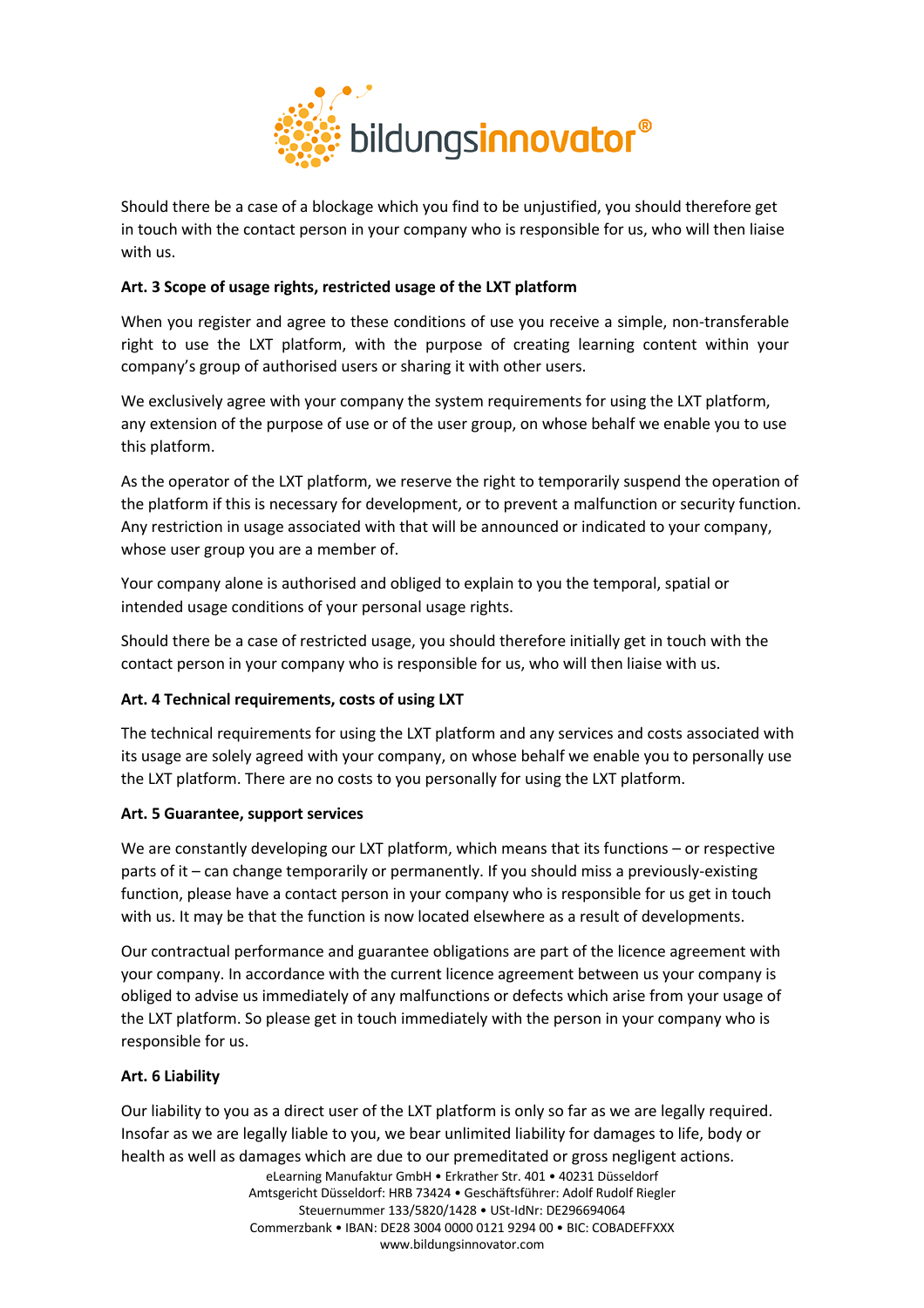

For minor negligence our liability is limited to typical and foreseeable damages. Our liability as per the Product Liability Act remains unaffected.

In the case of a loss of data, we are liable for the typical recovery expenses which would have been incurred with the regular and risk-adequate production of backup files.

Art. 7 Data protection, processing your personal data by a processor

We process personal data of the users in the course of your usage of LXT. All details of the data processing and your rights as the data subject can be found in **Information on Data Processing (IDP)** which can be downloaded from our LXT platform.

Art. 8 Changes to the conditions of use

We would like to point out that the present conditions can change afterwards, amongst other things in conjunction with modifications to the licence agreement concluded with your company (our customer). You will be advised should this case arise. You can find the currently valid conditions of use on our LXT platform, which are also available to download.

**Annex:** Information on Data Processing (IDP)

> eLearning Manufaktur GmbH • Erkrather Str. 401 • 40231 Düsseldorf Amtsgericht Düsseldorf: HRB 73424 • Geschäftsführer: Adolf Rudolf Riegler Steuernummer 133/5820/1428 • USt-IdNr: DE296694064 Commerzbank • IBAN: DE28 3004 0000 0121 9294 00 • BIC: COBADEFFXXX www.bildungsinnovator.com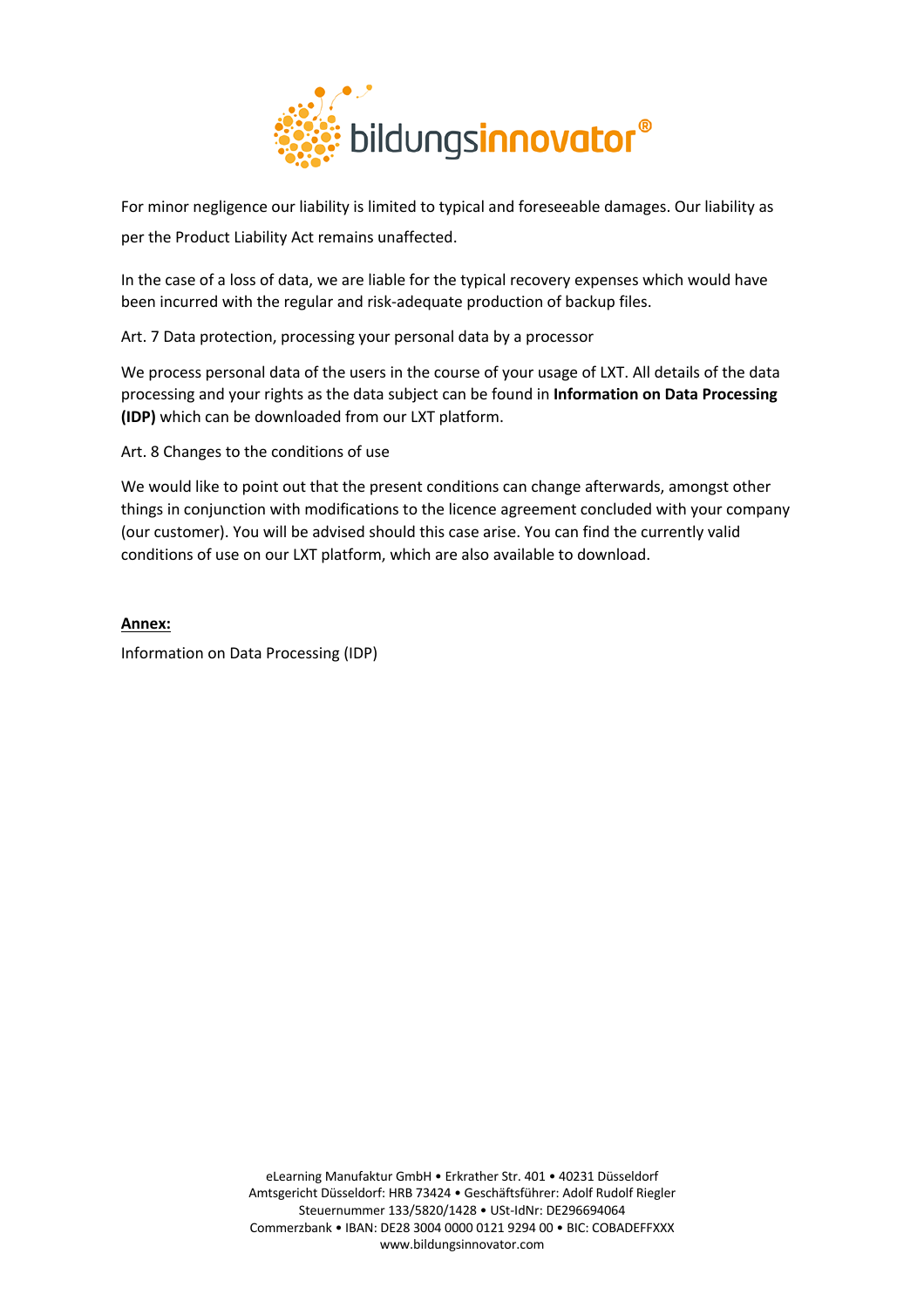

# LXT Information on Data Processing

Version: 05.01.2021

# **Information on the collection of personal data**

We are informing you here about the processing of personal data when using our "LXT" e-learning platform ("the platform"). In accordance with article 4(7) of the EU General Data Protection Regulation (GDPR) we, "Bildungsinnovator" (eLearning Manufaktur GmbH) are the controller, all contact details can be found in the Impressum of our Website).

# **Part 1: Data at every use of the platform**

# **1. Browser data**

- (1) At every use of the platform, regardless of whether you use it as a learner, author, administrator or in another function, we collect personal data which your browser transfers to our server during the session. In these cases, we collect the following data which are technically required by us in order to make the platform usable and to ensure stability and security (legal basis is Article 6(1)(1) f GDPR):
	- IP address;
	- Date and time of the enquiry;
	- Time difference to Greenwich Mean Time (GMT);
	- Contents of the request (specific page);
	- Access status/HTTP status code;
	- Data volume transferred each time;
	- Website from where the request came (referrer URL);
	- Browser type and version;
	- Language and version of browser software;
	- The operating system used by your terminal device and its interface;
	- Data volume transferred;
	- Requesting telecommunications provider.
	- Duration of request
- (2) As a rule, we erase server logs after seven days, also later in individual cases, when concrete evidence provides us with justifiable suspicion that the platform was or will be used illegally, or an event has occurred which threatens the security or stability of the platform. In a case as per Art. 2 of this document the data are deleted after 90 days from the time that they are no longer required for clarifying the presumed event.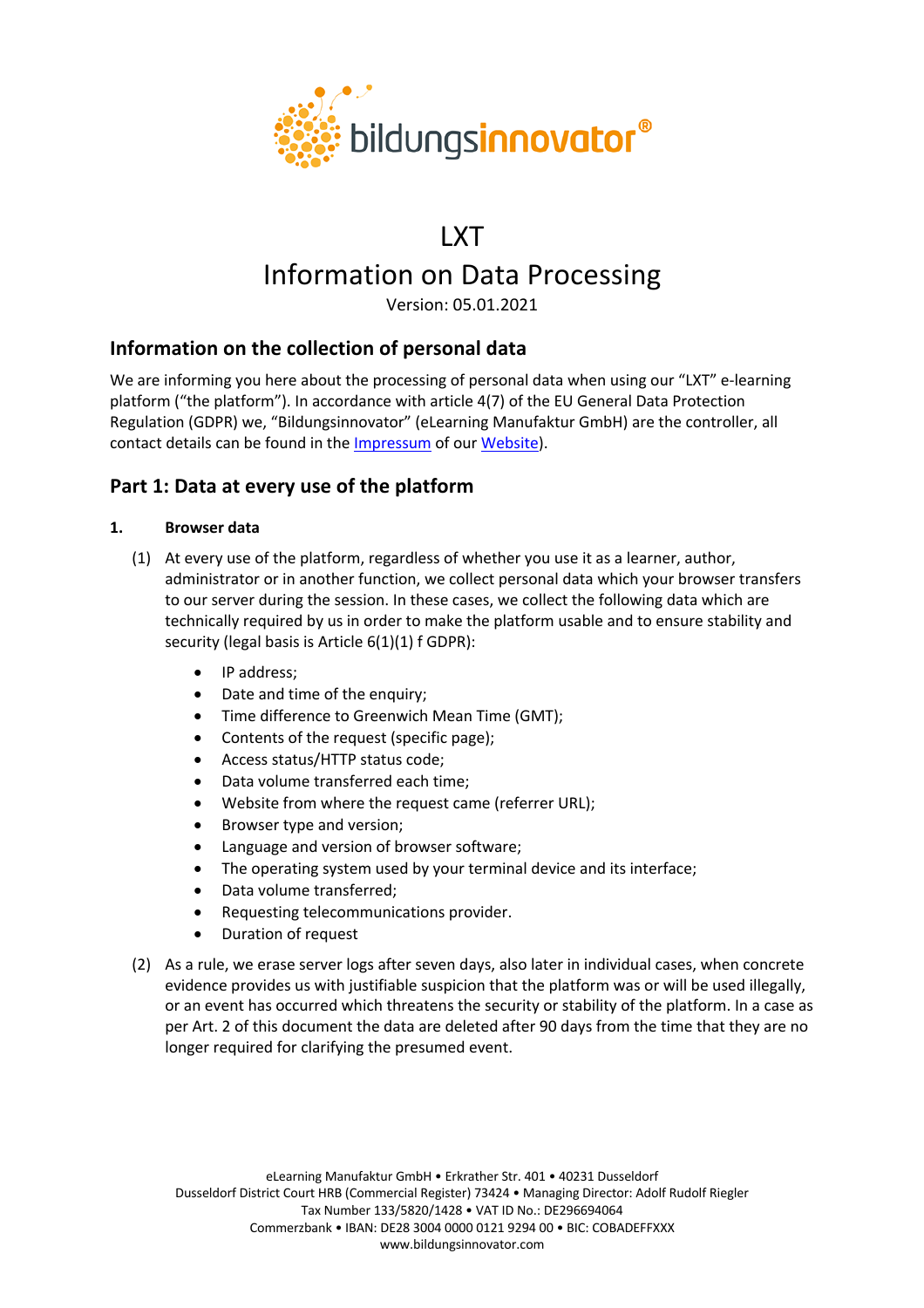

# **2. Cookies and Window.localStorage**

- (1) In addition to the above-mentioned data, during your use of the platform cookies and data are stored on your terminal device via the JavaScript function "Window.localStorage". The platform uses both transient and persistent cookies, the scope and operating principles of which are explained below:
- (2) The **transient cookies** used particularly include the session cookies, which store a session ID, with which different requests from your browser can be allocated to the joint session. That enables your computer to be identified again when you return to the platform. The session cookies are erased when you log out or close the browser.

The following transient cookies are used (please refer to the information in the relevant chapter for the details of each service):

| Contents:      | Session ID                                                              |
|----------------|-------------------------------------------------------------------------|
| Purpose(s)     | Identification and allocation of the user during his current session in |
|                | the platform                                                            |
| Collected by:  | eLearning Manufaktur GmbH                                               |
| Expiry/Erasure | Session: This cookie is deleted when the browser is closed.             |
| date           |                                                                         |

#### **JSESSIONID**

#### **org.springframework.web.servlet.i18n.CookieLocaleResolver.LOCALE**

| Contents:      | Current language chosen by the user                         |  |
|----------------|-------------------------------------------------------------|--|
| Purpose(s)     | Generating PDFs in the language chosen by the user          |  |
| Collected by:  | eLearning Manufaktur GmbH                                   |  |
| Expiry/Erasure | Session: This cookie is deleted when the browser is closed. |  |
| date           |                                                             |  |

#### **contentLanguage**

| Contents:                                  | Preferred language as indicated by the user                 |  |
|--------------------------------------------|-------------------------------------------------------------|--|
| Purpose(s)                                 | Use of the platform in the language preferred by the user   |  |
| Collected by:<br>eLearning Manufaktur GmbH |                                                             |  |
| Expiry/Erasure                             | Session: This cookie is deleted when the browser is closed. |  |
| date                                       |                                                             |  |

#### **contentLanguageSetByUserId**

| Contents:      | Language set by the user                                    |  |
|----------------|-------------------------------------------------------------|--|
| Purpose(s)     | Use of the platform in the language chosen by the user      |  |
| Collected by:  | eLearning Manufaktur GmbH                                   |  |
| Expiry/Erasure | Session: This cookie is deleted when the browser is closed. |  |
| date           |                                                             |  |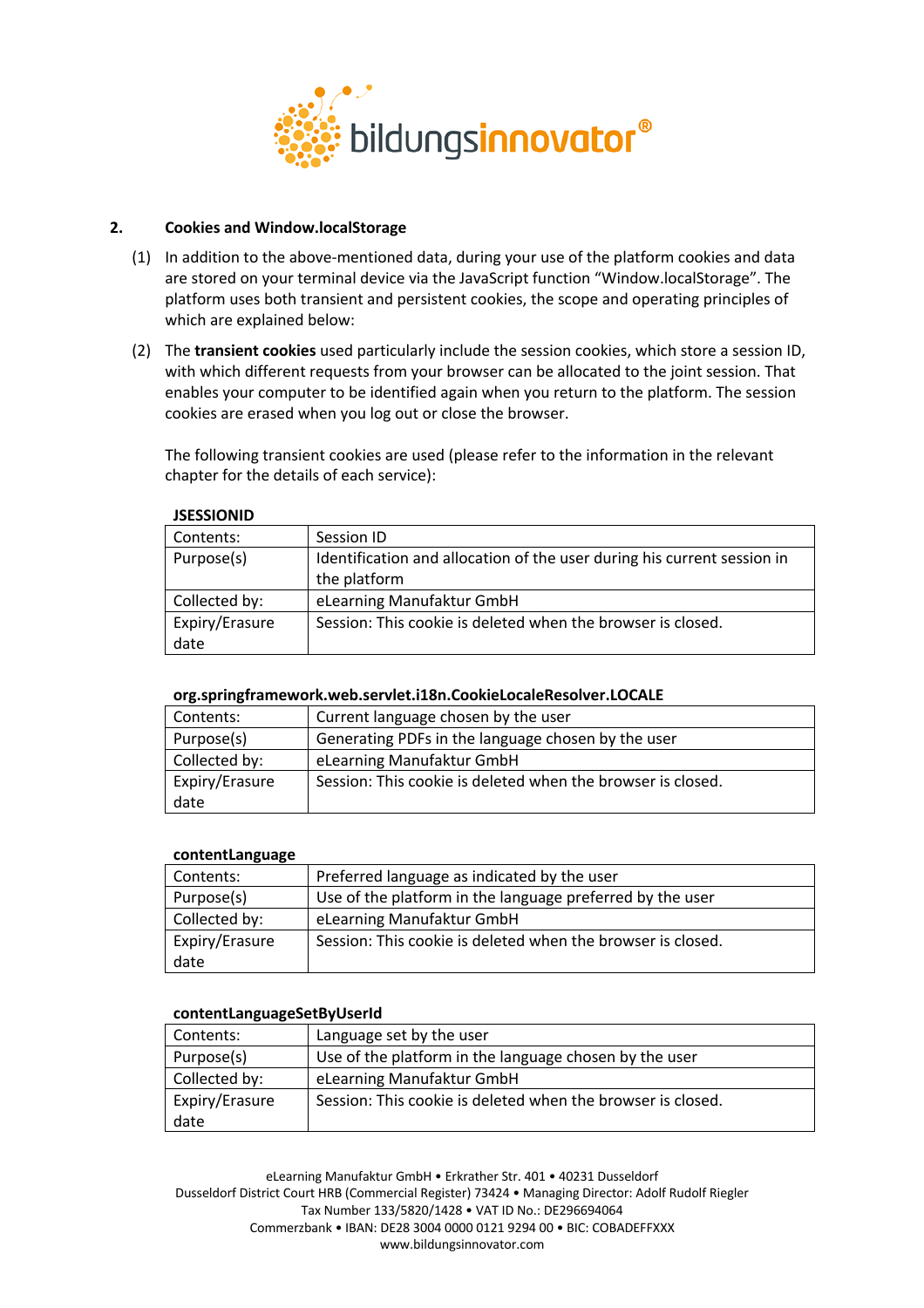

(3) The **persistent cookies** are automatically erased after a specified period, which can vary for each cookie. You can delete the cookies at any time in the security settings of your browser. The following persistent cookies are used:

| pk_id*                                                                          |                                     |
|---------------------------------------------------------------------------------|-------------------------------------|
| Contents:                                                                       | Sets an ID for identifying the user |
| Purpose(s)<br>Helps to recognise a user for evaluations which are possible with |                                     |
|                                                                                 | Matomo (see Point 3)                |
| Collected by:                                                                   | eLearning Manufaktur GmbH           |
| Expiry/Erasure                                                                  | 13 months                           |
| date                                                                            |                                     |

# **\_pk\_ref\***

| PR ICI         |                                                     |  |
|----------------|-----------------------------------------------------|--|
| Contents:      | Attribute information                               |  |
| Purpose(s)     | Internal evaluation as part of Matomo (see Point 3) |  |
| Collected by:  | eLearning Manufaktur GmbH                           |  |
| Expiry/Erasure | 6 months                                            |  |
| date           |                                                     |  |

#### **\_pk\_ses\***

| Contents:                                                                           | Temporary data of a visit |  |
|-------------------------------------------------------------------------------------|---------------------------|--|
| For internal evaluations which are possible with Matomo (see Point 3)<br>Purpose(s) |                           |  |
| Collected by:                                                                       | eLearning Manufaktur GmbH |  |
| Expiry/Erasure                                                                      | 30 minutes                |  |
| date                                                                                |                           |  |

# **SPRING\_SECURITY\_REMEMBER\_ME\_COOKIE**

| Contents:      | Status of the setting of the "Remain logged in" function |  |
|----------------|----------------------------------------------------------|--|
| Purpose(s)     | Avoidance of unnecessary logins for the user             |  |
| Collected by:  | eLearning Manufaktur GmbH                                |  |
| Expiry/Erasure | 30 days                                                  |  |
| date           |                                                          |  |

- (4) Using the JavaScript technology "**Window.localStorage**" further categories of data are stored, in order to adapt the contents of the platform to the specific situation of the user and to make the use more comfortable and/or simpler. The functions contain, in particular, the following data categories:
	- Activation/use of the function "Remain logged in", with which a new login can be avoided at every browser restart;
	- Storage of the login (more precisely: the authentication) of the user, in order not to have to repeat a login when using several tabs and windows.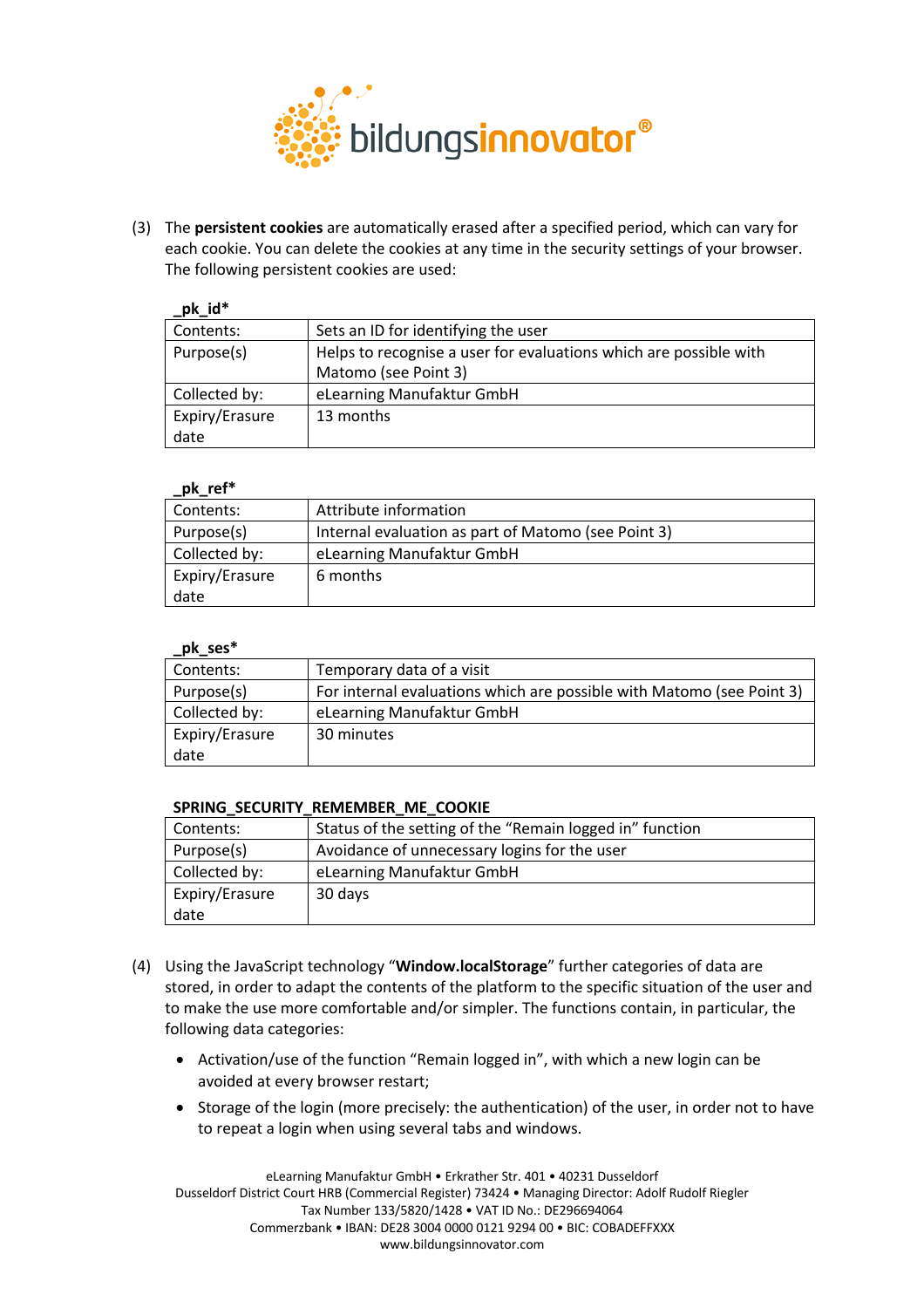

- Storage of the part of the help tour already completed for training sessions, which makes it easier for beginners to use the platform, without repeatedly displaying online help:
- Activation/use of the editing mode in training sessions;
- Administration of the content held in the clipboard, in order to allow content to be exchanged and copied between different browser tabs and windows.
- (5) You can configure your browser as you like and refuse to accept third-party cookies. The platform cannot be used without using any cookies and without using Window.localStorage.

# **3. Tracking the browser used via Matomo**

- (1) In order to trace with which browser the platform is used, we track the hits on the homepage of the platform by all users with the open source system "Matomo" (https://matomo.org/, formerly "Piwik"), which is also hosted on our own servers. In so doing we collect IP addresses, which have the last three digits removed. Matomo uses both transient and persistent cookies for the tracking stated and for the purposes cited. The legal basis for this usage is our interest in having a usable platform which is as fault-free as possible (Art. 6 (1)(1) f GDPR).
- (2) You can veto the collection of the specified data by opening the link below. In this case a socalled opt-out cookie will be stored in your browser, as a result of which Matomo will not collect any session data. Note: If you delete the mentioned cookie or all of your cookies, you have to set the mentioned cookie again.

# https://piwik.elearningmanufaktur.com/index.php?module=CoreAdminHome&action=optOut&language=de

The data collected via Matomo are not routinely deleted.

# **4. Contacting us**

If you contact us directly (e.g. via the e-mail address support@bildungsinnovator.com), the data provided by you (e.g. your name, your e-mail address and other data such as your telephone number) will be processed by us, in order to deal with your concerns. The legal basis for this processing is the requirement to fulfil your request in accordance with Art. 6(1)(1) b GDPR. Depending on the request, we have to store your data for a certain period, in order to comply with our accountability; legal basis for this storage is Art.  $6(1)(1)$  c GDPR.

# **5. Categories of personal data collected regardless of user rights**

The following data categories of all users, regardless of the user role or permitted user rights (so especially of learner users), are processed when using the platform:

- Time of every individual **login and login attempt**;
- **Authorisations** of your user account and their changes incl. time stamp;
- **Learning progress data**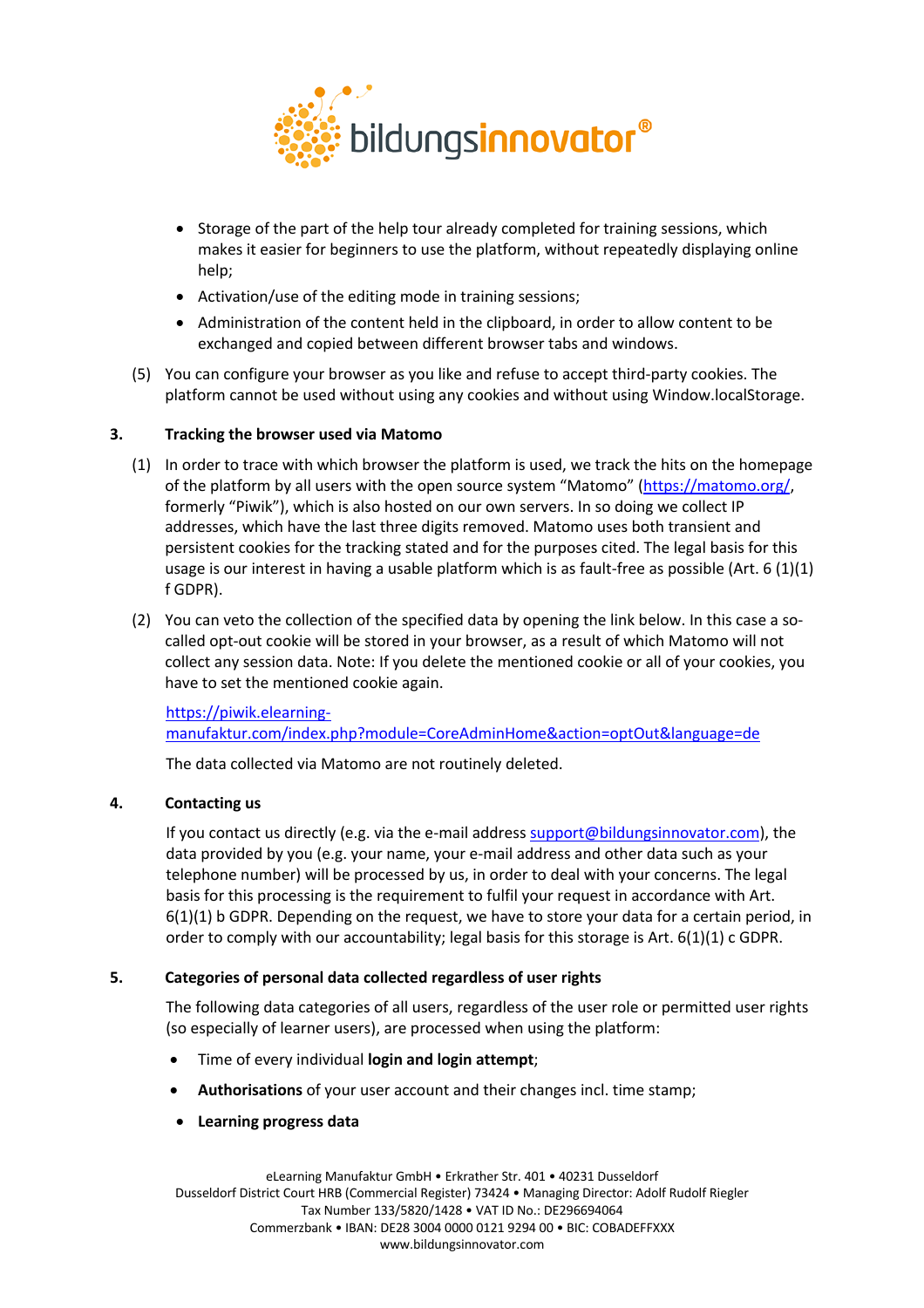

- i. **Call-ups of content** ("Cards"): Name of the card, time stamp of the call-up and your user ID;
- ii. **all of your answers to quiz questions**: when you answered which question(s) and whether the relevant answer was right or wrong;
- iii. **Answers** as **part** of **quiz collections**: the answers given by you, the points achieved as part of the quiz collection as well as the time required to complete the whole quiz collection.
- iv. **Certificates** you have **achieved**.
- The **bookmarks** you have saved;
- **Your assessments** of cards, including assessment text, where applicable;
- Cards shared by you with others and by others with you, including the time stamp of sharing;
- **Tasks delegated to you and by you** including the date and time of delegating and comments on every task;
- **Questions asked by you to experts.**

#### **6. Categories of collected personal data depending on the user role or user rights**

The following additional categories of personal data are processed in the platform depending on the respective user role or the rights granted to a user: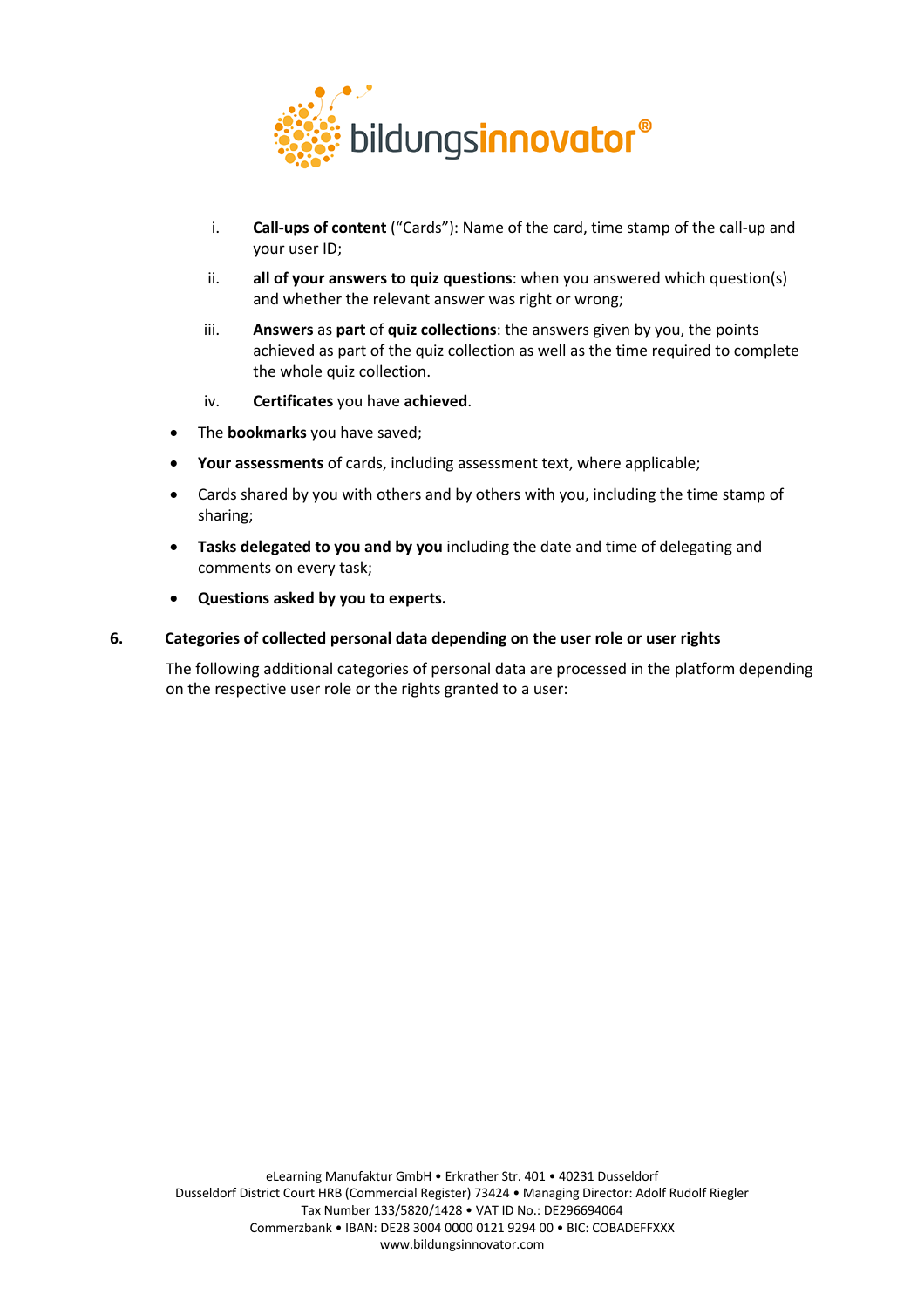

| <b>Granted permission</b>                                | <b>Processed data categories</b>                                                        | <b>Authorised user</b>                            |
|----------------------------------------------------------|-----------------------------------------------------------------------------------------|---------------------------------------------------|
| "Use task<br>management"                                 | Which tasks were delegated when by<br>which user to which user                          | User with the permission<br>"Use task management" |
| "Set up content<br>permissions"                          | Which user set up or erased rights for<br>what content                                  | Bildungsinnovator<br>administrators               |
| "View reporting"                                         | Which user has created/downloaded<br>which reports with which parameters<br>and when    | Bildungsinnovator<br>administrators               |
| "Use recycle bin"                                        | Which content was erased by which<br>user and when                                      | All users of an installation                      |
| "Create, update, erase<br>User / User Groups /<br>Roles" | Every change to a user permission                                                       | Bildungsinnovator<br>administrators               |
| "Use templates"                                          | Which user saved which template and<br>when                                             | Every user with "Use<br>templates"                |
| "Set up content<br>permissions"                          | Every change to content permissions<br>is logged.                                       | Bildungsinnovator<br>administrators               |
| "Use skill sets"                                         | Authorisation-relevant changes<br>(adding collections or user groups to a<br>skill set) | Bildungsinnovator<br>administrators               |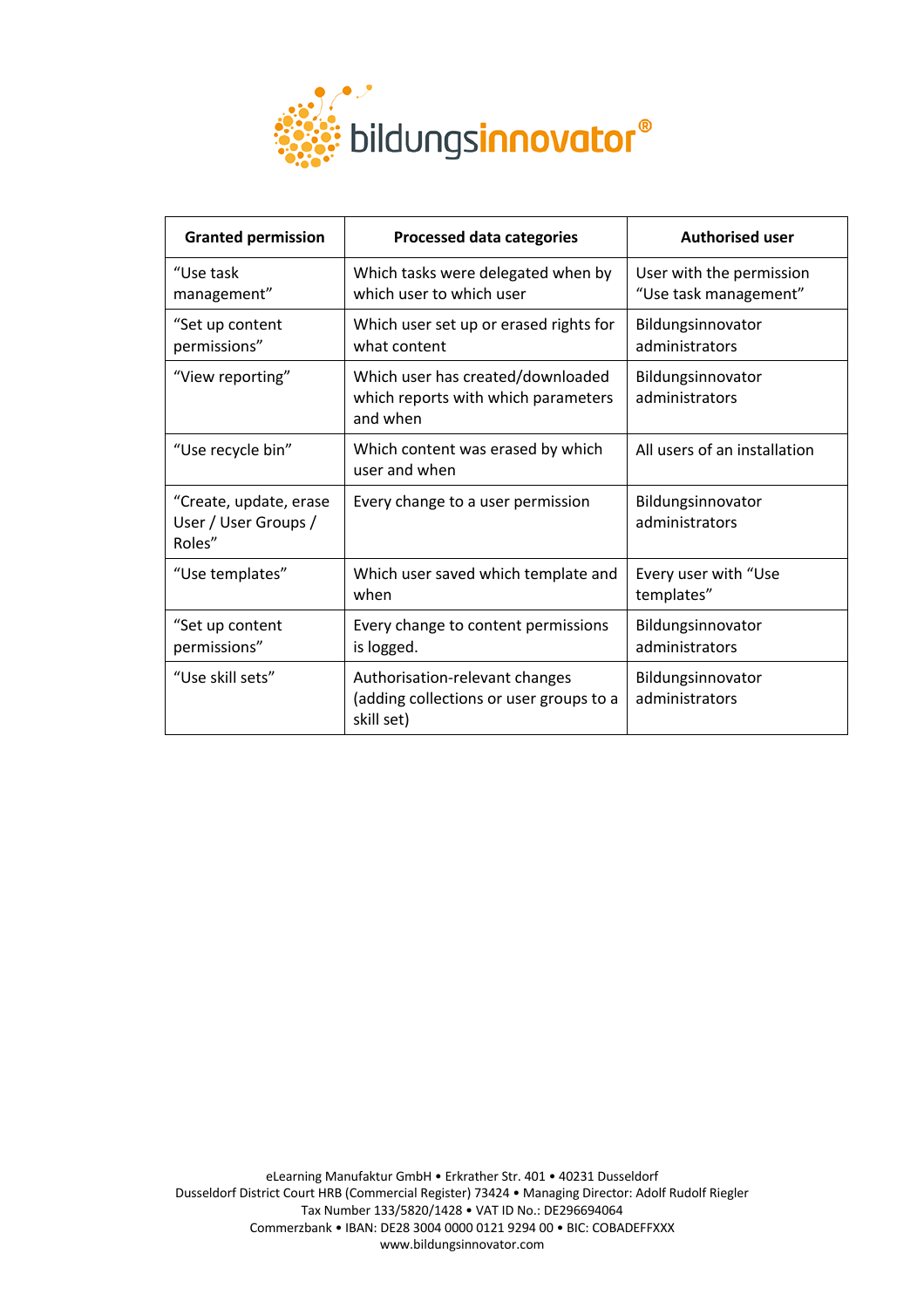

# **Part 2: Which user can view which data**

In this section we explain to you which other users in the platform can access your data. As the technical administrators of the installation can access all personal data (and also have to be able to do that to ensure the faultless functioning of the platform), this is not discussed any further.

# **1. Your answers to quiz questions**

Users with access to user administration can see if you have answered a particular question right or wrong, as well as the time stamp of your first and your last answer to this question.

# **2. Certificates you have achieved**

Users with the authorisation "View reporting" can view which certificates you have achieved and when.

# **3. Whom you can find within the platform and when**

- Any other learners can find your name and e-mail address, when you want to share a learning card with anyone else, when they type in the first three letters of your first name and surname.
- Users with the authorisation "Use task management" can also use the mentioned search function in 'a' to assign (or: delegate) tasks to others.

# **4. You as an Expert**

If you are asked a question as an expert, your name is visible to all users in connection with the question(s) put to you, so long as you answer the question. In contrast to learners, who can ask you questions anonymously, you cannot answer anonymously.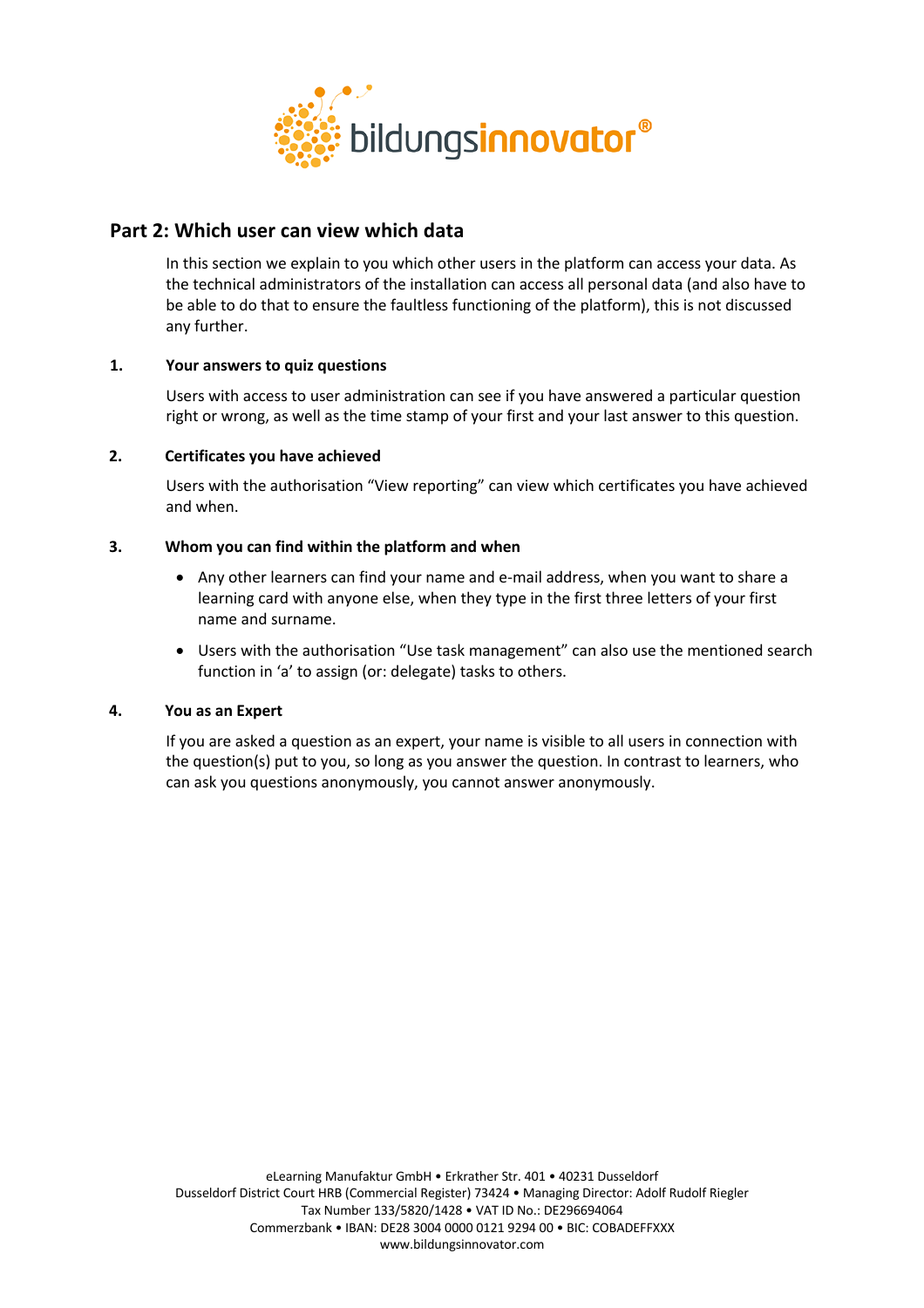

# **Part 3: Storage periods and your rights**

- **1.** If and as far as not otherwise described, the data categories mentioned in this document will basically be stored until the platform is erased. You do of course have the right of erasure according to the following guidelines.
- **2.** Irrespective of how you use the platform, as the data subject you have the following rights against us with regard to the personal data concerning you:
	- Right to information;
	- Right to rectification or erasure;
	- Right to restriction of processing;
	- Right to objection to the processing;
	- Right to data portability;
- **3.** You also have the right to lodge a complaint with a data protection supervisory authority about the processing of your personal data by us. Before you do that, we recommend, however, that you get in touch with us.
- **4.** You can reach our data protection officer with the following contact details:

Innara UG (haftungsbeschränkt) & Co. KG Frank Stiegler Martin May Strasse 10 60594 Frankfurt

| Phone:  | +49 69 6642699-00                                                    |
|---------|----------------------------------------------------------------------|
| Fax:    | +49 69 6642699-09                                                    |
| e-mail: | datenschutz@bildungsinnovator.de (Public PGP Key, S/MIME-Zertifikat) |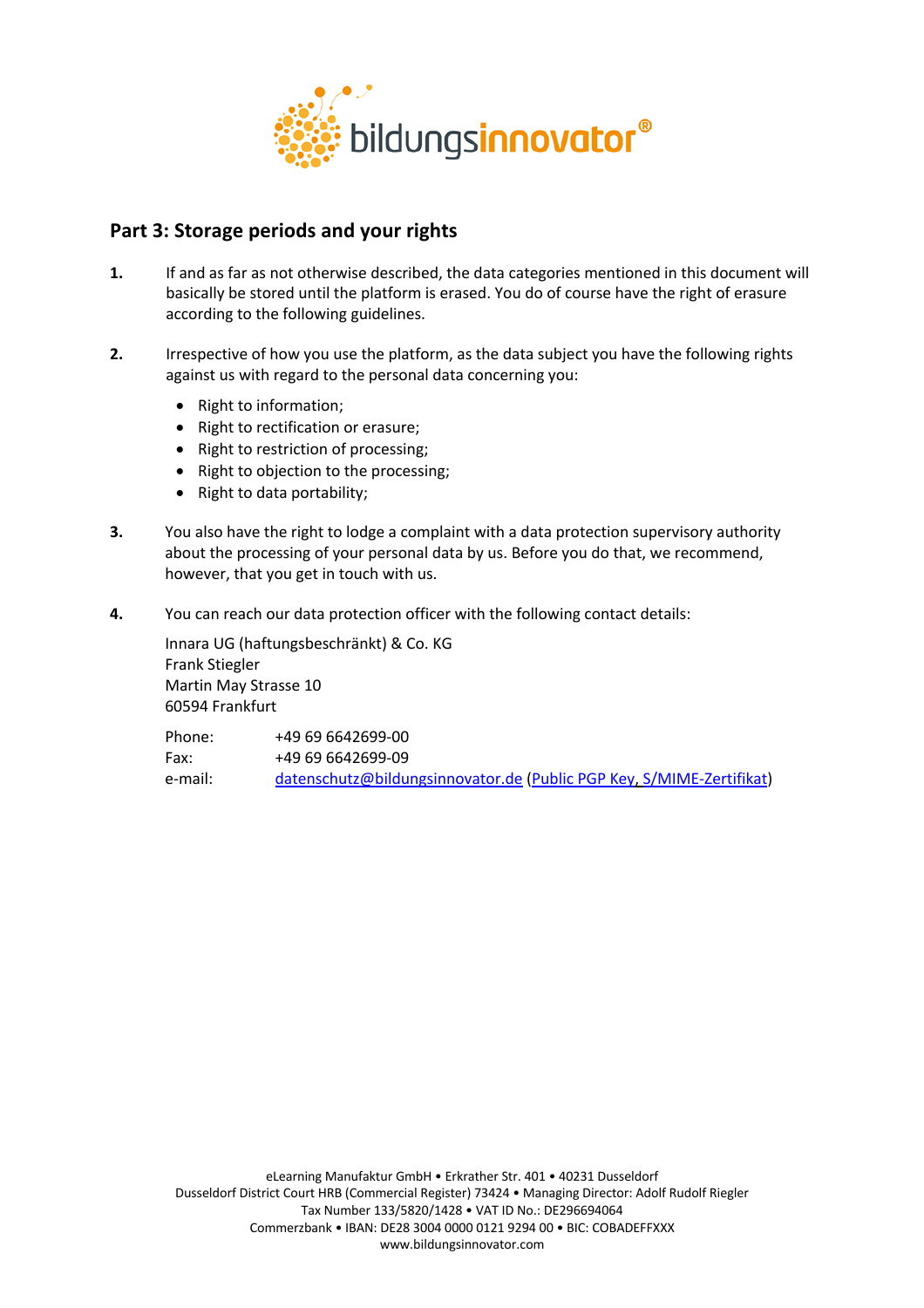

# Appendix 4: Agreement on contract processing as defined in art. 28 para. 3 GDPR

(Version: 23.04.2021)

# **Introduction**

This Appendix, including its Annexes, makes specific the data protection obligations of the parties to the agreement arising from the contractual services provided by the contractor (BI – eLearning Manufaktur GmbH) for the purchaser (customer) within the context of making the platform "LXT" (formerly "Learning cards") available. It applies to all activities associated with this purpose, during the implementation of which employees of the contractor or a person acting on behalf of the contractor process the customer's personal data ("data"). This agreement replaces any prior agreements on data protection between the parties to the contract.

**If or to the extent that an agreement on contract data processing under the terms of § 11 GDPR in the version applicable up to 24.05.2018 had previously been concluded, the said agreement is replaced by this one.**

Headings in this document are for reference purposes only.

# **§ 1 Object and duration of contract processing**

(1) The object and duration of the contract and the type and purpose of processing are set out in the main contract. The following data in particular are an integral part of the data processing:

| Type and purpose of<br>data processing                    | Data categories included                                                                                                                                                       | <b>Categories of data subjects</b>                                         |
|-----------------------------------------------------------|--------------------------------------------------------------------------------------------------------------------------------------------------------------------------------|----------------------------------------------------------------------------|
| Operation of the "LXT"<br>platform as a Cloud<br>platform | • Users' master data: Name,<br>Email address<br>Users' account data: roles,<br>$\bullet$<br>authorisations, user names,<br>hierarchies, logins (time and<br>duration of login) | • Customer's employees<br>Platform users<br>Contractor's<br>administrators |
|                                                           | Learning status data:<br>$\bullet$<br>content completed, test<br>results/final grades                                                                                          |                                                                            |
|                                                           | Communication data:<br>E-mails, chats (metadata<br>such as content)                                                                                                            |                                                                            |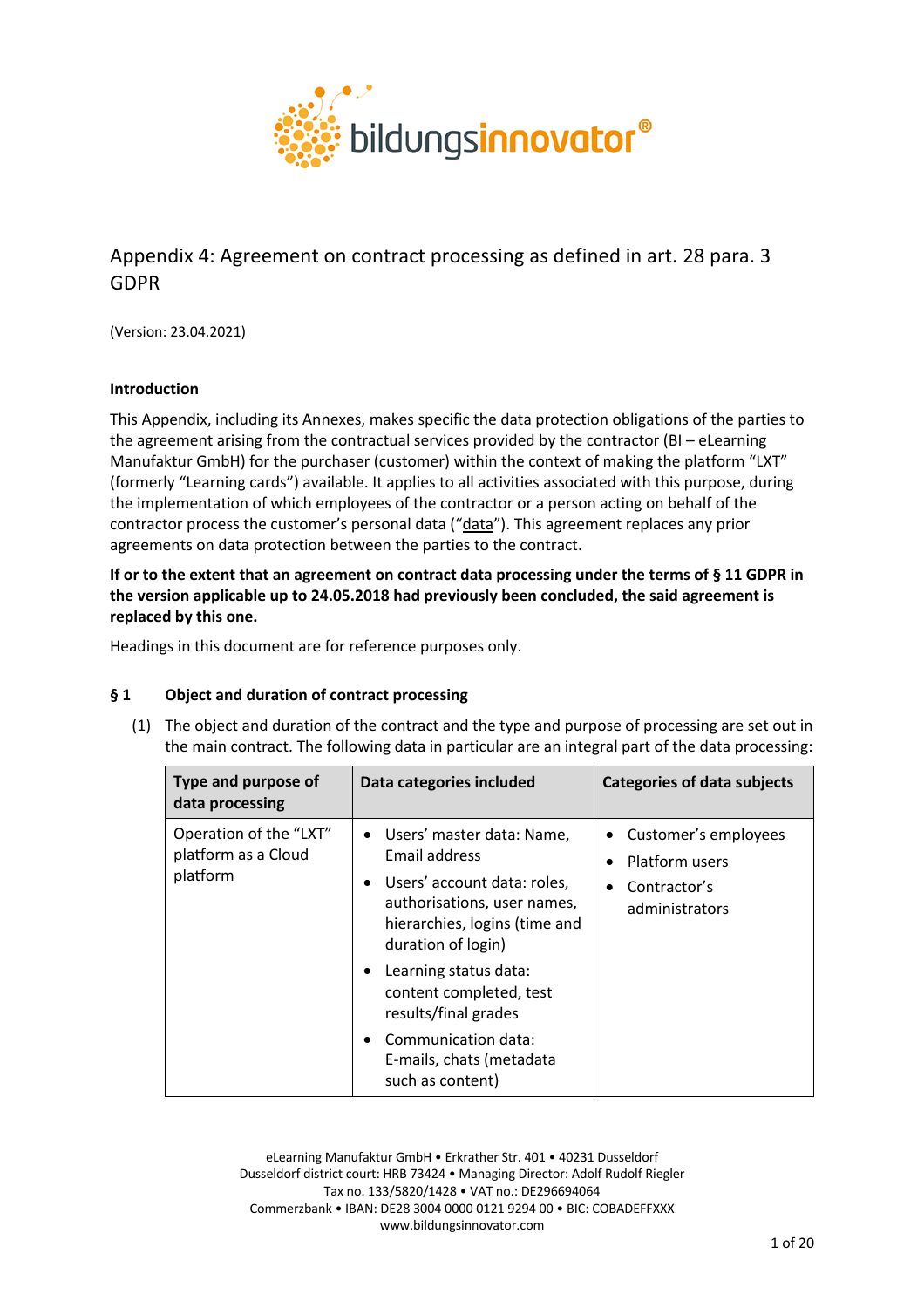

| Contractor's support     | As specified by the customer, | As specified by the      |
|--------------------------|-------------------------------|--------------------------|
| services provided on the | probably any regular contact  | customer, probably any   |
| customer's instructions  | and learning progress data    | regular employees of the |
|                          |                               | customer and LXT users   |

The term of this Appendix is aligned with the term of the main contract, unless more farreaching obligations arise from the provisions of this Appendix.

(2) The contractually agreed data processing tasks shall take place exclusively in a member state of the European Union or in another signatory state to the European Economic Area Treaty. If or to the extent that there is to be any derogation from this procedure, the special conditions of art. 44 et seq. GDPR must be met, and the customer must be notified of the respective change at least 30 (thirty) days in advance.

# **§ 2 Customer's responsibility**

- (1) The contractor shall process personal data on behalf of the customer in accordance with art. 28 GDPR. The customer is the sole data controller within the meaning of art. 4 no. 7 GDPR.
- (2) The instructions necessary for the contractor's activity within the context of contract processing shall be determined by the customer initially through the contract, and may be amended, added to or replaced thereafter by individual instructions sent in writing to the department designated by the contractor ("individual instruction"). Verbal instructions must be confirmed immediately in writing or in electronic text form.

# **§ 3 Contractor's duties**

# (1) **Processing according to instructions**

The contractor may process the data of data subjects only within the framework of the contract and the customer's instructions unless an exemption exists within the meaning of art. 28 para. 3 letter a) GDPR. The contractor shall inform the customer immediately if he believes that an instruction contravenes applicable laws. The contractor may postpone implementation of the instruction until it is either confirmed or amended by the customer.

# (2) **Taking technical and organisational measures ("TOM")**

The contractor shall arrange the internal company organisation within his sphere of responsibility in such a way that it complies with the special requirements of data protection. For the reasonable protection of the customer's data, he shall take TOM that satisfy the requirements of arts. 24, 32, 5 GDPR. The contractor may further develop TOM on an ongoing basis in order to take technical progress into account. He may thus take adequate alternative measures so long as these do not fall below the level of protection offered by the measures specified in Annex 1 to this Appendix. Major changes must be documented.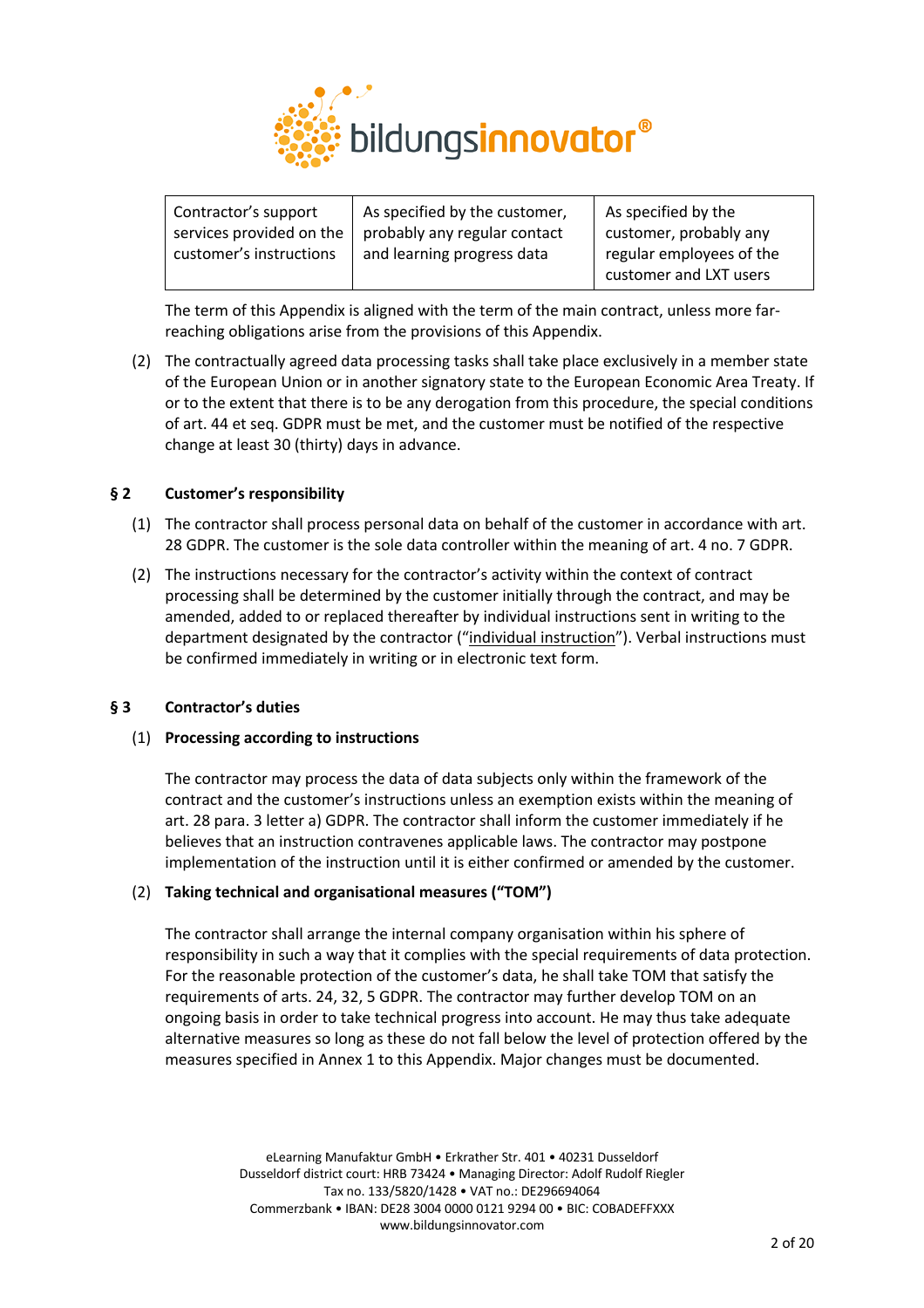

# (3) **Support for the customer in implementing the rights of data subjects**

The contractor shall support the customer to a reasonable extent in satisfying the enquiries and claims of data subjects in accordance with chapter III of the GDPR and in fulfilling the duties set out in arts. 33 to 36 GDPR. If any claim is pursued against the customer by a data subject under the terms of art. 82 GDPR, the contractor undertakes to support the customer to a reasonable extent in defending the claim.

# (4) **Undertaking given by all persons processing data**

Within the framework of fulfilling his contract, in accordance with art. 28 paras. 3 sentence 2 letter b, 29, 32 para. 4 GDPR, the contractor shall engage exclusively persons who have given a confidentiality undertaking and have been familiarised in advance with the data protection provisions relevant to them. The contractor and any person reporting to him with access to personal data may process these data exclusively in accordance with the customer's instructions, including the authorisations granted in this contract unless they have a legal duty to process them.

# (5) **Notification in the event of breaches of data protection**

The contractor shall notify the customer immediately if he becomes aware of breaches of the customer's personal data protection. He shall take the necessary steps to secure the data and reduce any possible adverse consequences for the data subjects, and will consult the customer on this matter without delay.

# (6) **Drawing attention to measures taken by the supervisory authority**

The contractor shall inform the customer about checks made and actions taken by the supervisory authority if these relate to the services which are the object of the contract, and shall agree the procedure with him. This also applies if a competent authority is investigating in the course of regulatory or criminal proceedings with regard to the contract processing of personal data by the contractor.

# (7) **Compliance-inspection procedure**

The contractor shall regularly inspect the internal processes and their TOM to guarantee that they are in accordance with the requirements of applicable data protection law.

# (8) **Surrender/erasure of data after the end of the contract**

Data, data supports and all other materials must be either surrendered or erased after the end of the contract at the request of the customer.

# (9) **Exclusion of the right to retain data defence**

The defence of the right to retain data within the meaning of § 273 BGB (German Civil Code) is excluded in respect of the personal data processed by the contractor within the framework of this agreement.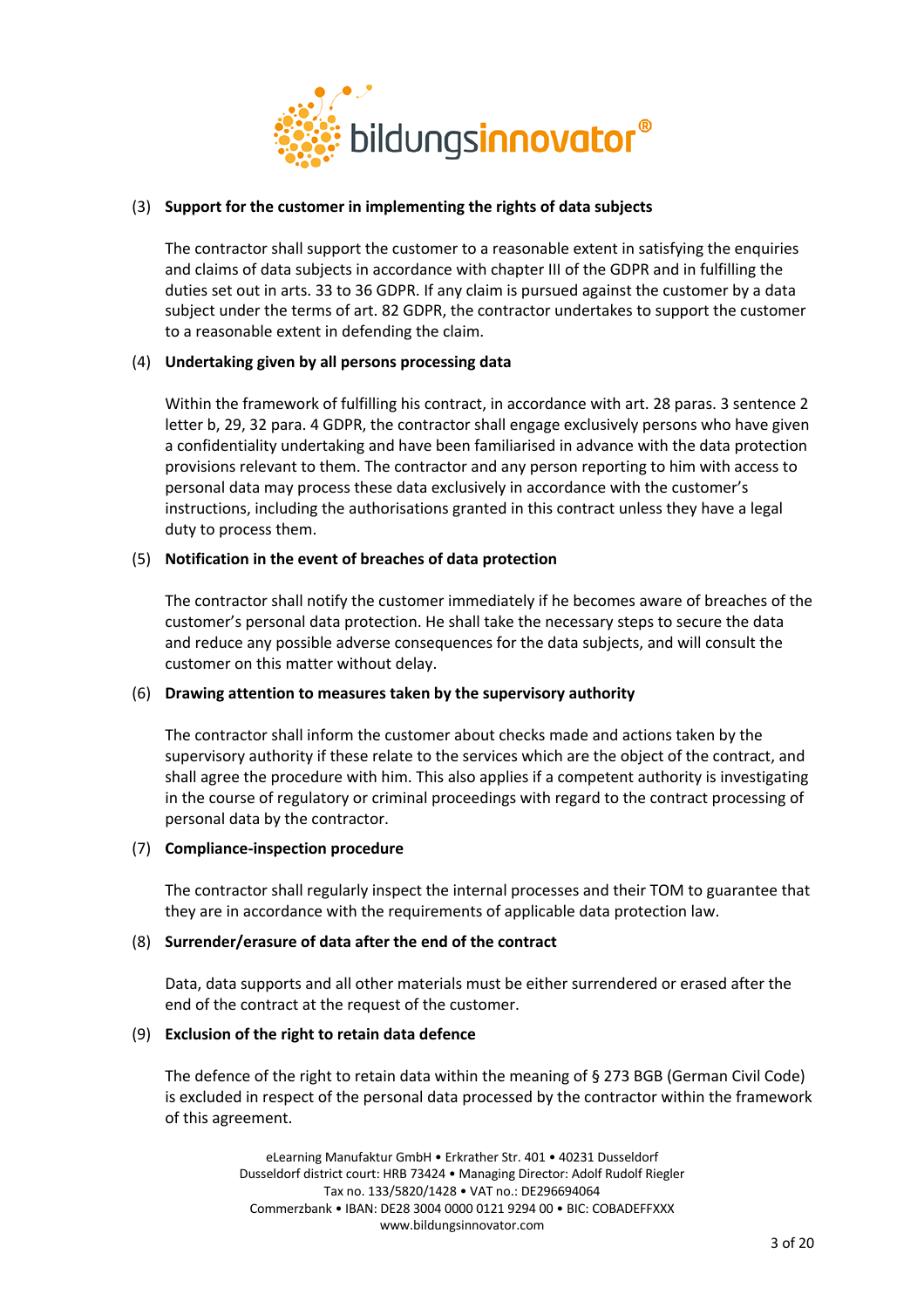

# (10) **Data protection officer**

The contract processer has appointed Innara UG & Co. KG, Martin-May-Straße 10, 60594 Frankfurt, Mr Frank Stiegler (tel.: +49 69 664269911, Email: datenschutz@bildungsinnovator.com) as external data protection officer.

# **§ 4 Customer's duties**

#### (1) **Notification of errors**

The customer must inform the contractor immediately and in full if he notices errors or irregularities related to the provisions of data protection in the contractual results.

#### (2) **Support for the customer in implementing the rights of data subjects**

Should any claims under art. 82 GDPR be pursued against the customer by a data subject, § 3 para. 3 sentence 2 of this contract applies accordingly.

#### (3) **Payment for the contractor's data protection services**

The customer must pay the contractor for the activities arising within the framework of this agreement on contract processing in accordance with the agreed rates, or otherwise in accordance with standard rates, to the extent that these are provided individually for the customer and have not become necessary due to a culpable infringement by the contractor of his duties under the terms of this agreement. "Activities" as stated in this sentence 1 include in particular carrying out or assisting with the following activities:

- a) Audits by the customer on the contractor's premises if, or to the extent that, no substantial breaches of data protection are established during these;
- b) Enquiries by data subjects directed at either the contractor directly or at the customer if and to the extent that the contractor assists with these;
- c) Any restriction, erasure etc. of data requested by the customer, provided it is technically impossible for him to undertake the desired data processing himself with the solution made available by the contractor;
- d) Any assistance with data protection impact assessments requested by the customer;
- e) Notifications to the customer triggered by unlawful data protection instructions issued by the customer;
- f) Assistance by the contractor (including any disruption of operating processes on his premises) which becomes necessary due to searches carried out by public bodies on his premises relative to the customer's data;
- g) Assistance in the customer's notifications under art. 33 GDPR and, in the case of notifications by data subjects, under art. 34 GDPR if or to the extent that the contractor did not culpably cause the reason for the obligation to report or notify.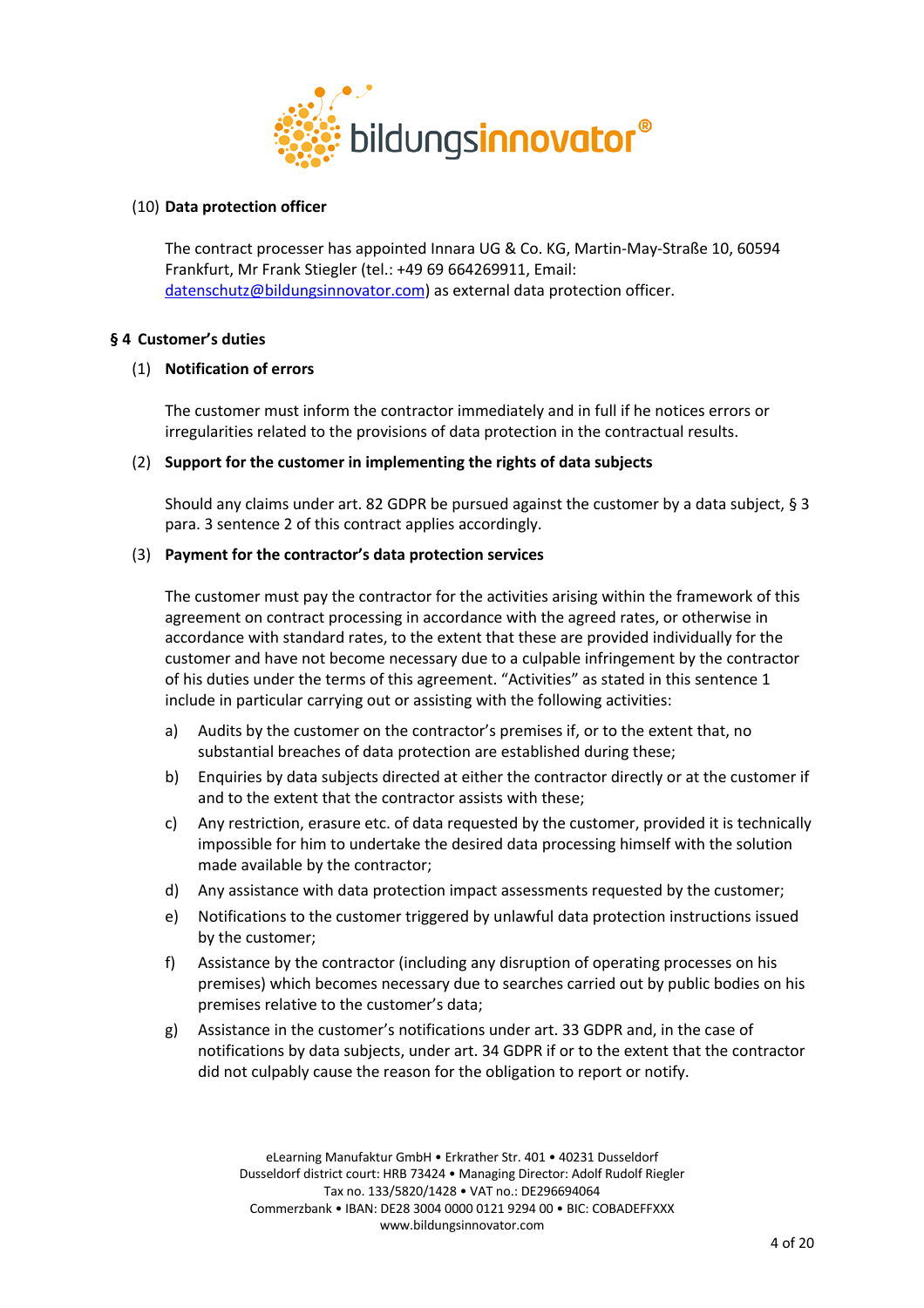

# **§ 5 Quality assurance**

- (1) The contractor shall prove to the customer that the duties laid down in this contract have been fulfilled by providing the following documents:
	- a) written appointment of the data protection officer who will provide evidence of their activities in accordance with art. 38, 39 GDPR;
	- b) presentation of the confidentiality agreement in accordance with art. 28 para. 3 sentence 2 letter b, 29. 32 para. 4 GDPR;
	- c) current certificates, reports or extracts from reports by independent authorities (eg. financial auditors, auditors, data protection officers, IT security department, data protection auditors, quality auditors);
	- d) suitable certification by IT security or data protection audit (eg. in accordance with TISAX).

# (2) **Data protection audits**

If and to the extent that the contractor cannot prove compliance with the measures to be taken under the terms of this agreement in accordance with this para. 1, the customer has the right to make sure that the TOMs to be taken by the contractor in his business operation in accordance with this agreement have been implemented by carrying out checks in consultation with the contractor. The contractor may make the tests generally necessary for this purpose dependent on prior warning with reasonable advance notice and on the signature of a confidentiality declaration in respect of the data belonging to other clients. If and to the extent that these checks cannot enable the customer to gain access to any personal data or data belonging to the contractor's other business partners which have to be treated as confidential for a different reason, the customer may carry out the respective checking actions himself. If these checks process data that do not belong to the customer's area of contract data, the customer must arrange for such checks to be carried out by a third party who has an obligation to preserve confidentiality under the terms of a code of professional conduct, eg. a lawyer or auditor. If the organisation appointed by the customer to carry out the checks is a competitor of the contractor or of one or more of his clients, or cannot demonstrate a level of data protection and IT security that corresponds to this contract, the contractor may decline to accept this inspector, and the customer must then select a different inspector who does not have these characteristics.

# **§ 6 Sub-contracting conditions**

(1) The contractor also uses other enterprises for the provision of (part of-) the services ("subcontractors"). Sub-contractors are deemed to be "processing sub-contractors" if/to the extent that they process personal data on behalf of the contractor, however not if they process personal data at the time of providing services to the contractor merely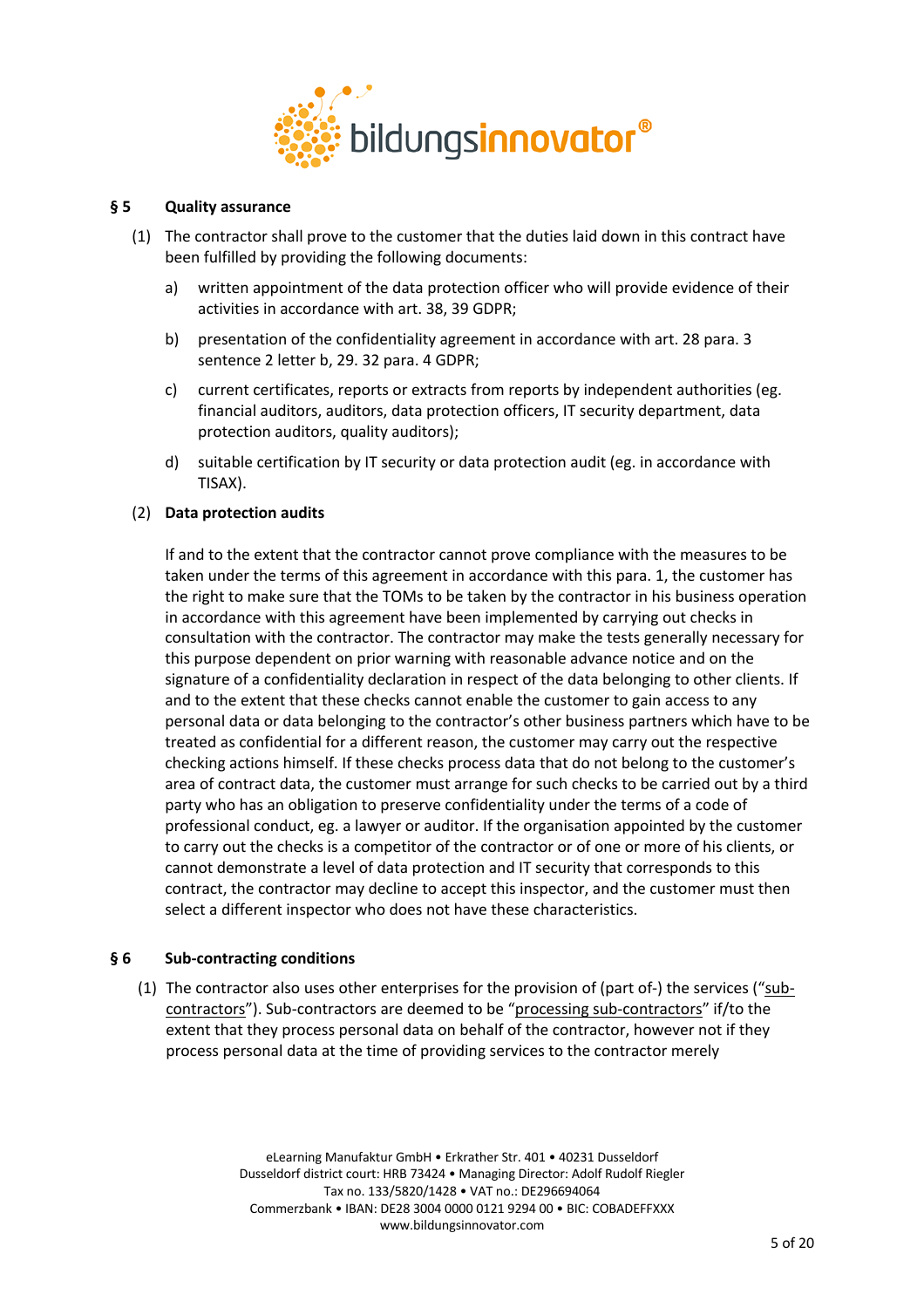

- a) as an additional service whilst ensuring the confidentiality, availability, integrity and resilience of the hardware and software of **data processing systems** (eg. by providing telecommunication services, postal/transport services, maintenance or user support services) or
- b) simply have the possibility of access to the customer's personal data but have given a **contractual undertaking not to make use of such access** (eg. as providers of computer centre premises and support services, such as protection from natural hazards and an uninterruptable power supply).

Sub-contractors who are not processing sub-contractors under this ruling are described in this document as "suppliers".

- (2) The contractor may at his own discretion engage and replace suppliers and terminate contracts with them provided that the duties of the contractor under the terms of this contract are fulfilled. He must present the customer with a list of suppliers engaged if the customer so wishes.
- (3) **The contractor may engage processing sub-contractors only with the express prior, documented permission of the customer.** The customer grants permission to engage the processing sub-contractors listed in Annex 2 to this Appendix within the framework of conclusion of this contract. Any change of processing sub-contractor is subject to the prior, documented permission of the customer which he may not, however, refuse without a substantial reason under data protection law.
- (4) Regardless of whether a sub-contractor is a processing sub-contractor or not, the contractor must ensure that reasonable protection and reasonable security is provided for the customer's processed data through contractual agreements and effective control measures.

# **§ 7 Duties to provide information, clause requiring the written form, choice of law**

- (1) If the customer's data should be put at risk by the contractor due to attachment or seizure, insolvency or settlement procedures or due to other events or actions taken by third parties, the contractor must inform the customer accordingly without delay. The contractor will inform all persons with responsibility in this connection that data sovereignty rests exclusively with the customer as the data controller within the meaning of the GDPR.
- (2) Any amendments or additions to this Appendix and all components of it, including any assurances given by the contractor, must be in writing and must make express reference to the fact that they constitute an amendment and/or addition to these conditions. This also applies to any waiver of the requirement for the written form.
- (3) In the event of any contradictions, the data protection provisions in this Appendix take precedence over the provisions of the main contract. Should any individual parts of this Appendix be invalid, this shall not affect the validity of the rest of the Appendix.

#### Annexes to this document:

eLearning Manufaktur GmbH • Erkrather Str. 401 • 40231 Dusseldorf Dusseldorf district court: HRB 73424 • Managing Director: Adolf Rudolf Riegler Tax no. 133/5820/1428 • VAT no.: DE296694064 Commerzbank • IBAN: DE28 3004 0000 0121 9294 00 • BIC: COBADEFFXXX www.bildungsinnovator.com Annex 1: List of technical and organisational measures taken Annex 2: List of processing sub-contractors used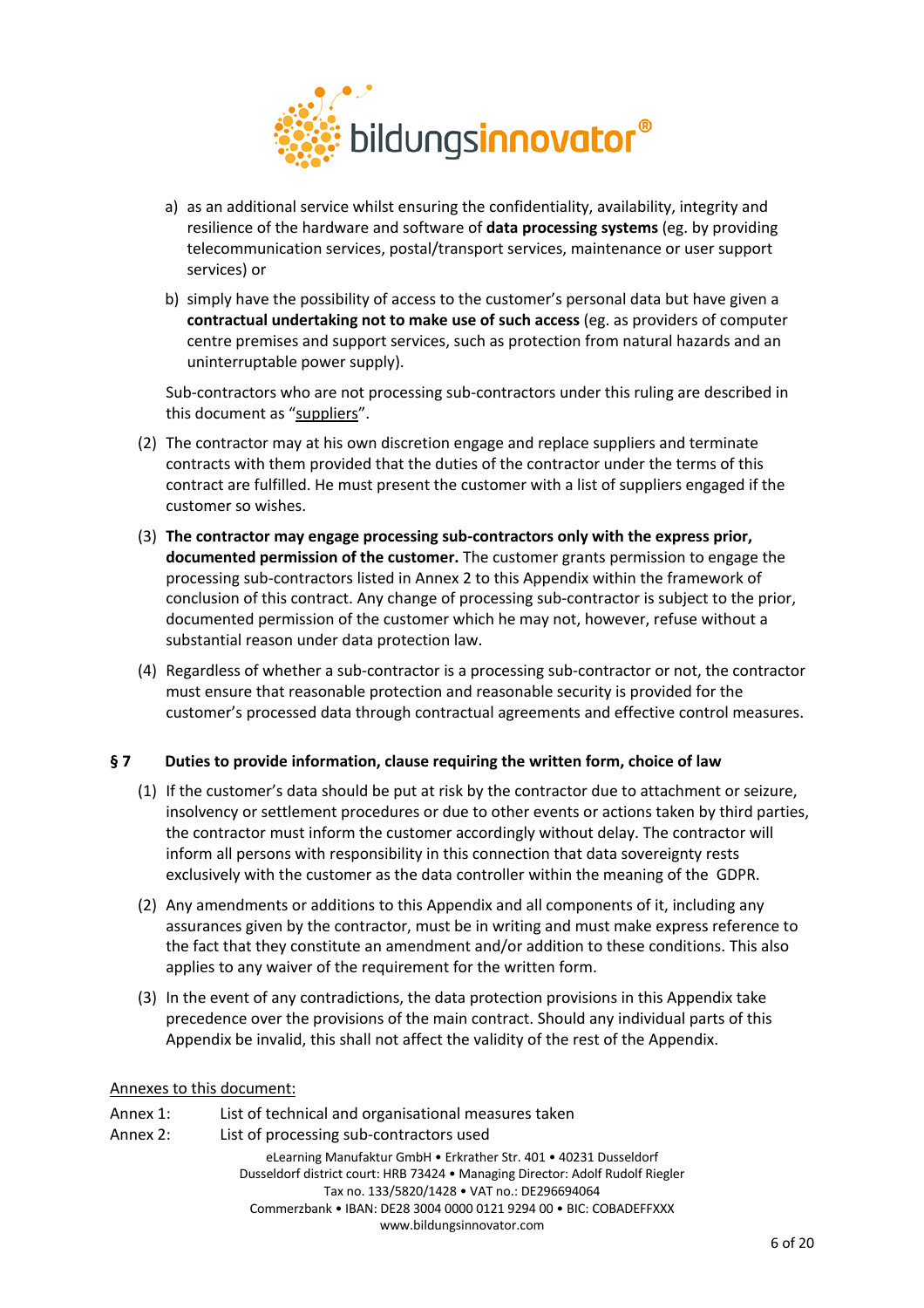

Annex 3: List of technical and organisational measures taken by Computer Centre operator IPB Internet Provider in Berlin GmbH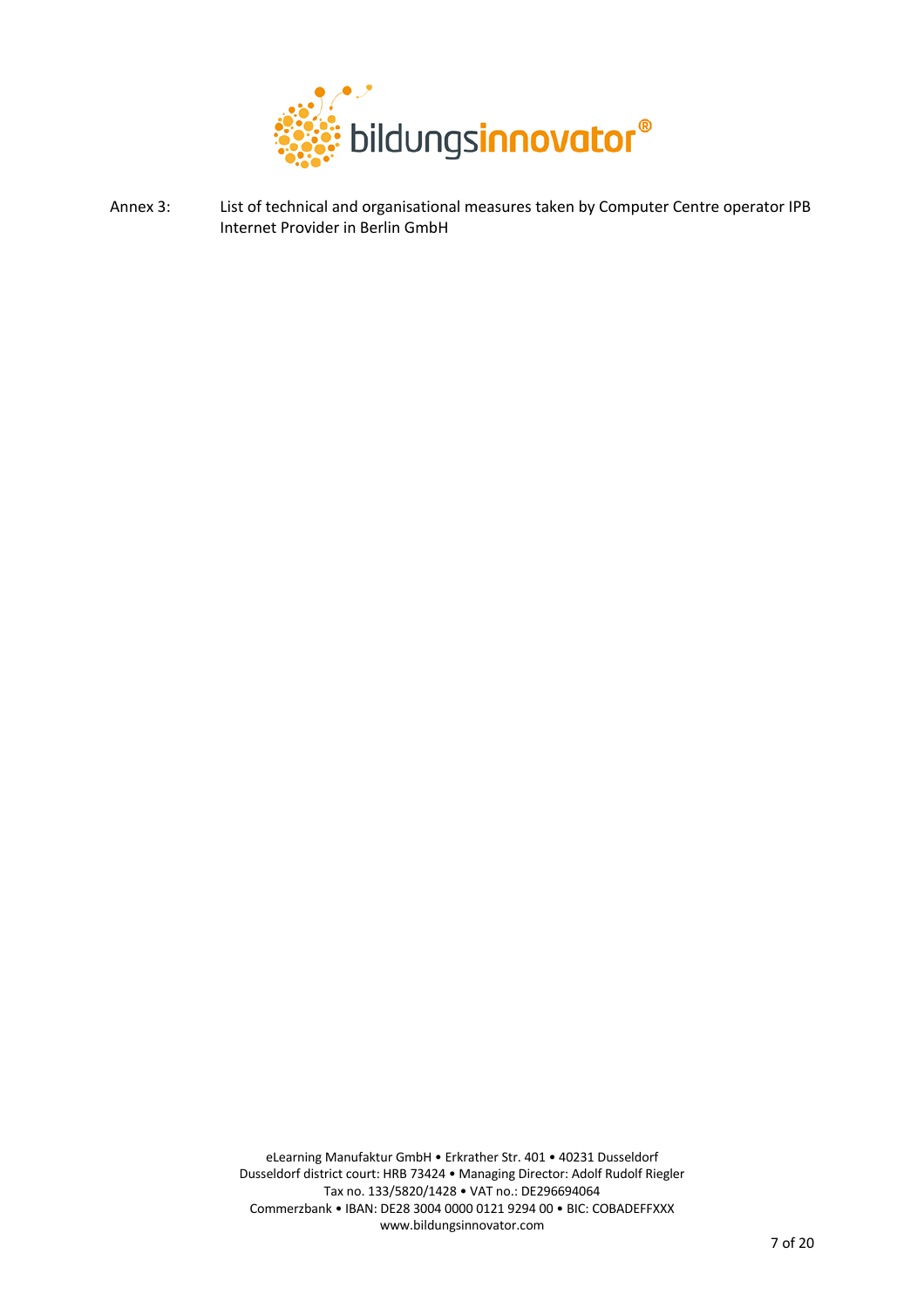

Annex 1

Technical and organisational measures

in accordance with arts. 24, 32 GDPR (Version: 23.04.2021)

The measures set out in this document shall be taken by the contractor when providing his contractual activities for the customer for the purpose of data protection ("Data" in this Annex also means personal data as defined in art. 4 no. 1 GDPR).

Independently of the measures described here, the contractor is certified to the TISAX standard (a standard to prove IT security measures), therefore also takes further data security measures which will be made available to the customer on request.

# **1. Confidentiality**

# **(art. 32 para. 1 letter b GDPR)**

# Summary of measures to monitor entry and access measures

There are three different types of data processing systems:

- (one or more) servers in one or more computer centres ("CC") ("the server");
- the contractor's "mobile terminals", i.e. terminals with a mobile operating system (eg. iOS and Android);
- the contractor's "stationary terminals", i.e. all terminals which are not mobile terminals.

# Server location Heinlein Support GmbH ("Heinlein")

One or more servers on which LXT installations are operated will be made available by the subcontractor Heinlein Support GmbH ("Heinlein"), who for their part will use the sub-contractors IPB Internet Provider Berlin GmbH ("IPB"). Both the CC operators named above are certified to ISO 27001.

Heinlein does not primarily process data under contract, but makes available first and foremost hardware and CC capacity (site protected against natural hazards with uninterruptable power supply and robust internet connection) as well as support services, for instance exchanging defective hard discs, providing necessary server new starts and similar.

The CCs used by Heinlein for this purpose are located in Berlin.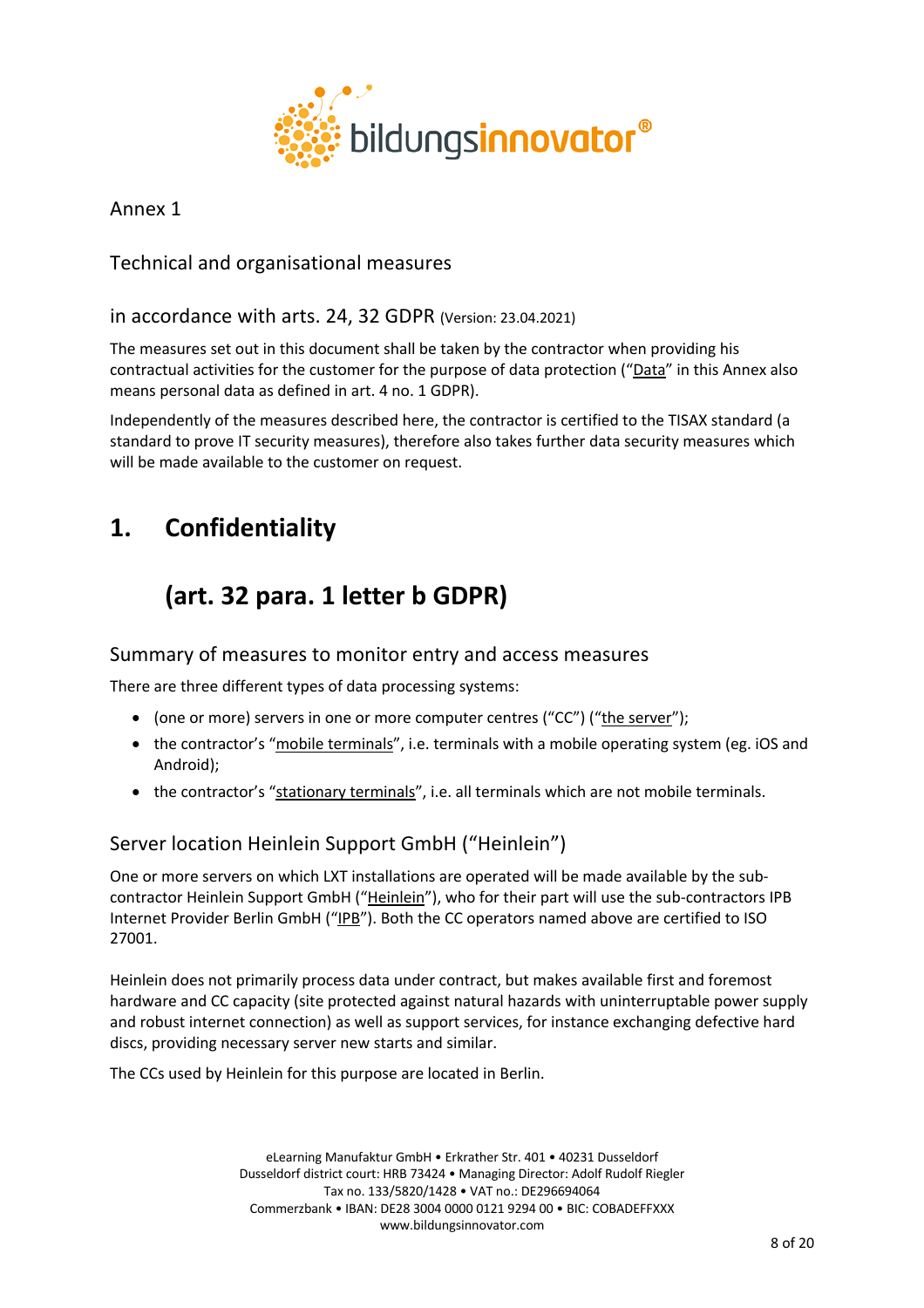

# Location of Amazon Web Services, Inc. ("AWS") server

In principle similarly to Heinlein/IPB, AWS makes server capacity available on which LXT installations can be operated, also certified to ISO 27001.

# Location of Dusseldorf branch

The offices in Dusseldorf are located on the 2nd floor of the "Factory Campus" at Erkrather Straße 401 in Dusseldorf, a fenced building complex equipped with lighting controlled by movement sensors, containing the offices of several companies including the contractor. Most of the ground floor side doors and windows are equipped with roller shutters which can be pulled down manually outside of office hours. The building is locked outside normal office hours, and can be accessed during normal office hours by means of a building entry key which is handed to staff of all the companies in the Factory Campus and does not open any doors apart from the building entrances. The building has CCTV in various places (corridors, entrance hall, shared spaces). The contractor's offices can be accessed only via transponder devices which are handed out exclusively to the contractor's staff. Unaccompanied visitors must register at the central Reception desk for the Factory Campus, to which they can gain access by ringing the doorbell at the entrance, and Reception staff then grant them access. To gain access to the contractor's offices, visitors have to be collected from Reception by the contractor's staff.

# Location of Kleve branch

The offices of the Kleve branch are located in a building at Schloßtorstraße 39 in Kleve, which only houses the contractor's offices. The land is fenced, and the building is locked outside normal office hours and secured by an alarm system connected to various movement sensors in the building which triggers an alarm at an external security firm. Movement sensors on the outside of the building control lights on the building outside normal working hours. Most of the ground floor side doors and windows are equipped with roller shutters which can be pulled down manually outside office hours. During normal office hours, the building can be accessed with an electric door-opening device which is only handed to the contractors' staff who work at the Kleve site plus legal representatives of the company, if applicable.

# **1.1. Access control**

**Aim:** Processing systems used to process personal data must be secured against unauthorised access.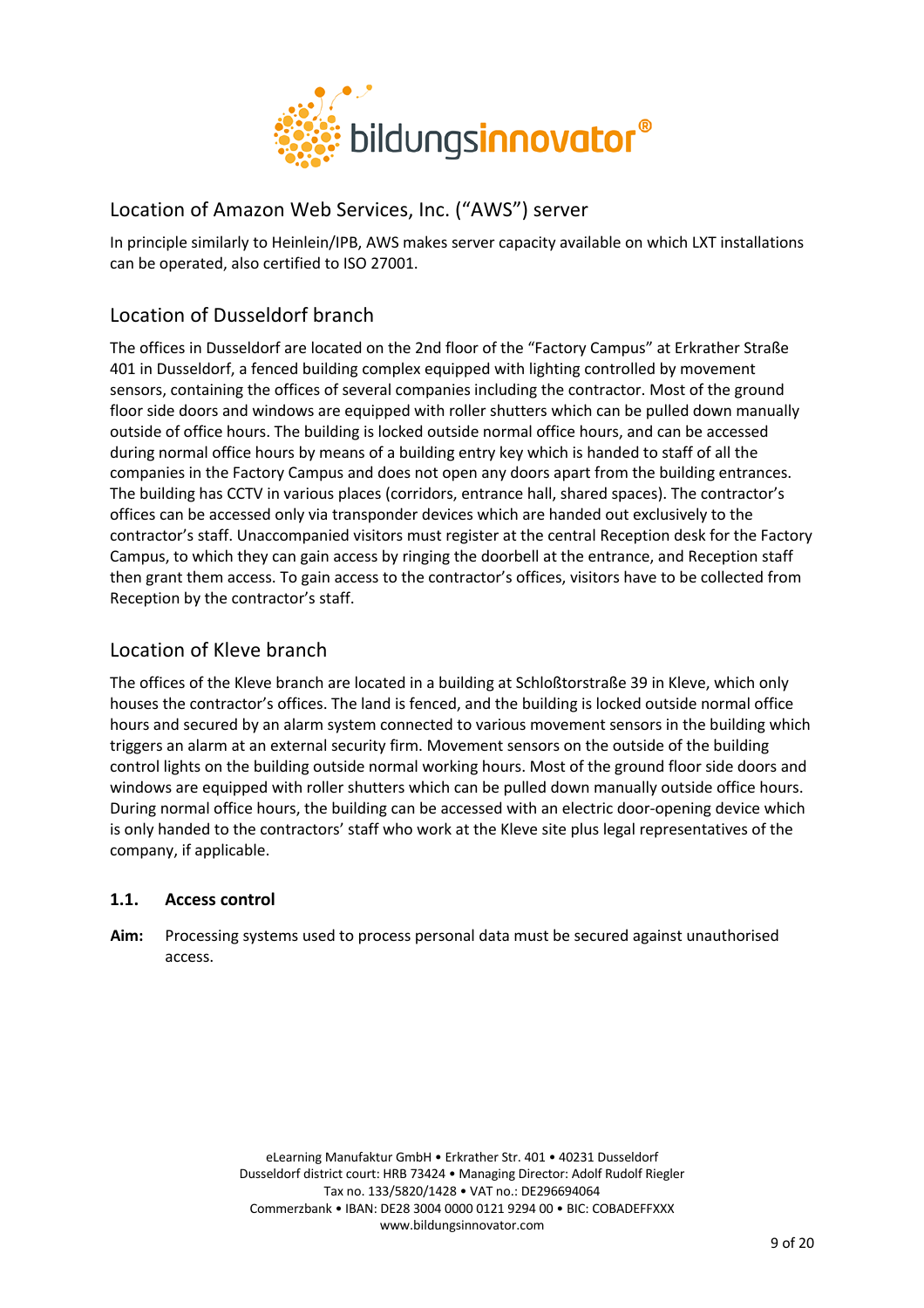

#### **Measures taken in the CC:**

# **Situation at IPB**

This CC operator is certified to ISO 27001; the certificate can be downloaded at https://www.ipb.de/company/certifications.html.

The CC operator takes TOM in accordance with the document appended as Annex 3.

#### **Situation at AWS**

Measures are taken in accordance with ISO 27001 certification (can be downloaded at https://d1.awsstatic.com/certifications/iso\_27001\_global\_certification.pdf)

#### **Measures taken at the Dusseldorf branch:**

| Area                                                    | <b>Situation</b>                                                                                                                                                                                                                                                                                                                                     |
|---------------------------------------------------------|------------------------------------------------------------------------------------------------------------------------------------------------------------------------------------------------------------------------------------------------------------------------------------------------------------------------------------------------------|
| Land                                                    | Fenced building<br>Movement sensor-controlled lighting on the site                                                                                                                                                                                                                                                                                   |
| <b>Building</b>                                         | The building's windows and side doors are secured by roller shutters<br>outside office hours.<br>Doors to the building are locked outside office hours. The<br>$\bullet$<br>corresponding keys which do not open any doors apart from the<br>entrances to the building, are handed to staff belonging to all the<br>companies on the Factory Campus. |
| Areas in the building<br>accessible to all<br>companies | The building has CCTV in various places (corridors, entrance hall, shared<br>spaces).<br>A central Reception area is set up as the first point of contact for all<br>visitors.                                                                                                                                                                       |
| Contractor's offices                                    | The offices can only be accessed via transponder devices which are<br>$\bullet$<br>handed out exclusively to the contractor's staff.<br>To gain access to the contractor's offices, visitors have to be collected<br>from Reception by the contractor's staff.                                                                                       |

# **1.2. Access control**

**Aim:** the processing systems described above must be secured against unauthorised use.

# **Measures taken in the CC:**

#### **situation at IPB (sub-contractor of Heinlein)**

All Admin accesses are secured by personal SSH keys and access is possible only from specified IP addresses.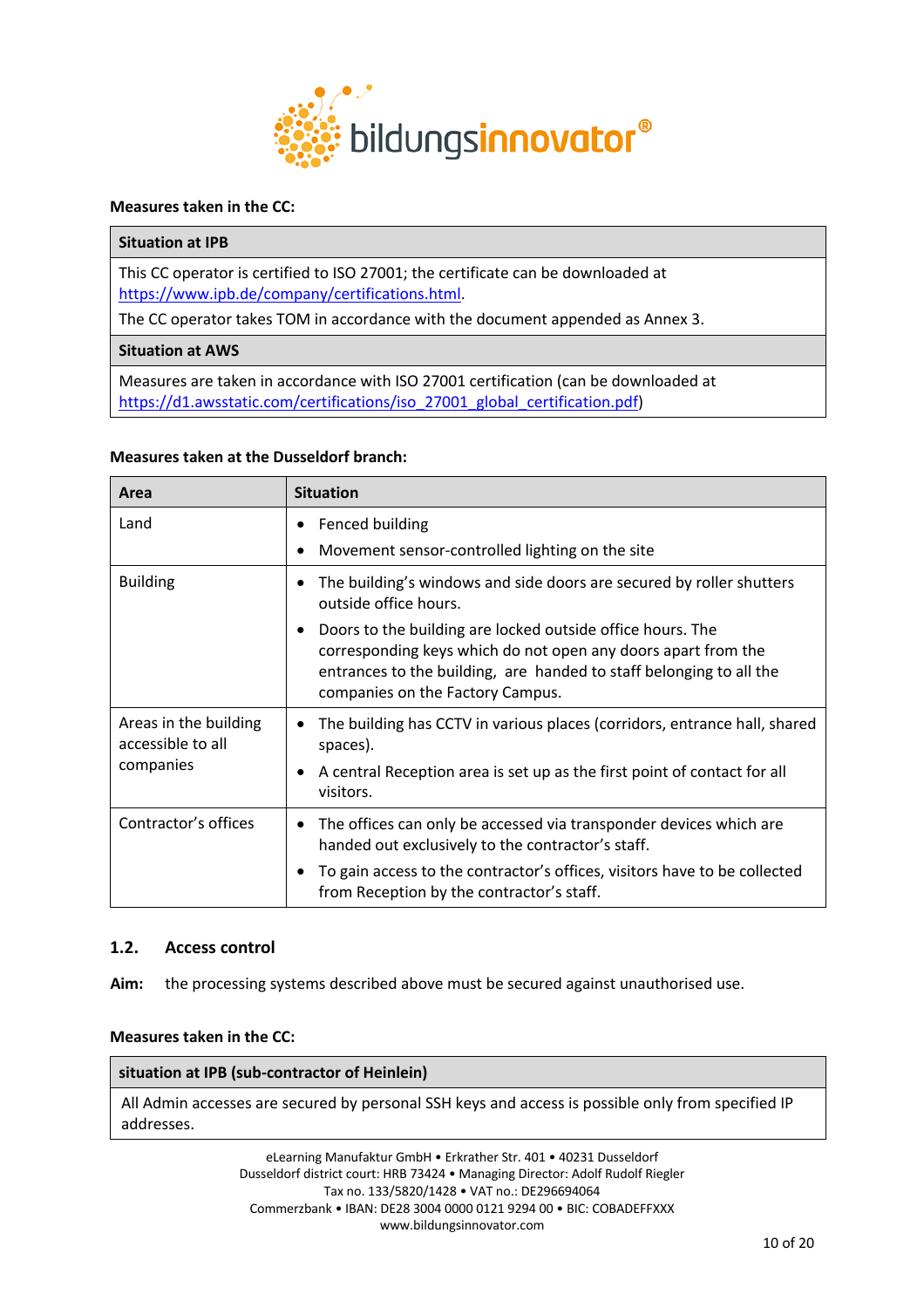

#### **Situation at AWS**

All Admin accesses are secured by personal SSH keys and access is possible only from specified IP addresses.

#### **Measures taken in the branches:**

| Area                           | <b>Situation</b>                                                                                                                                                                                                                                                                                   |
|--------------------------------|----------------------------------------------------------------------------------------------------------------------------------------------------------------------------------------------------------------------------------------------------------------------------------------------------|
| <b>Stationary terminals</b>    | Hard disc encryption<br>$\bullet$<br>All employees and vicarious agents of the contractor must log in to<br>each server via a personal authentication code (SSH with asymmetric<br>encryption) before they can access any data.<br>$\bullet$                                                       |
|                                | Authentication data must have the level of complexity corresponding<br>to the state of the art.<br>The operating systems of the terminals used will be kept at the most<br>recent security update status.                                                                                          |
|                                | Use of firewall<br>The respective users of virtual workstations will be locked out after an<br>absence of at least 5 minutes.                                                                                                                                                                      |
| Mobile terminals               | With the exception of any data which may be sent from the customer<br>$\bullet$<br>by email, no data will be stored on mobile terminals.                                                                                                                                                           |
|                                | Mobile terminals will not be used for logins to servers.<br>The operating systems of the terminals used will be kept at the most<br>$\bullet$<br>recent security update status.                                                                                                                    |
| External data supports         | External data supports may not be used to store data.<br>$\bullet$                                                                                                                                                                                                                                 |
| Paper documents                | Paper documents containing data will be stored in locked metal boxes<br>$\bullet$<br>and either erased and/or destroyed before or at the time of their<br>disposal in compliance with DIN 66399 Category 3.                                                                                        |
| Data supports                  | Data supports will be either erased and/or destroyed before or at the<br>$\bullet$<br>time of their disposal in compliance with DIN 66399 Category 3.<br>Before a data support is re-used for a different purpose, the data on it<br>$\bullet$<br>will be erased and overwritten via Secure Erase. |
| <b>Networks</b><br>(LAN, WLAN) | At the Dusseldorf branch, a self-managed LAN and a self-managed<br>$\bullet$<br>password-protected WLAN are used.                                                                                                                                                                                  |
|                                | At the Kleve branch, a LAN network and two separate, password-<br>protected, encrypted WLANS are used, one for company purposes, and<br>one for visitors and guests. All the networks described here are<br>accessible only to the contractor.                                                     |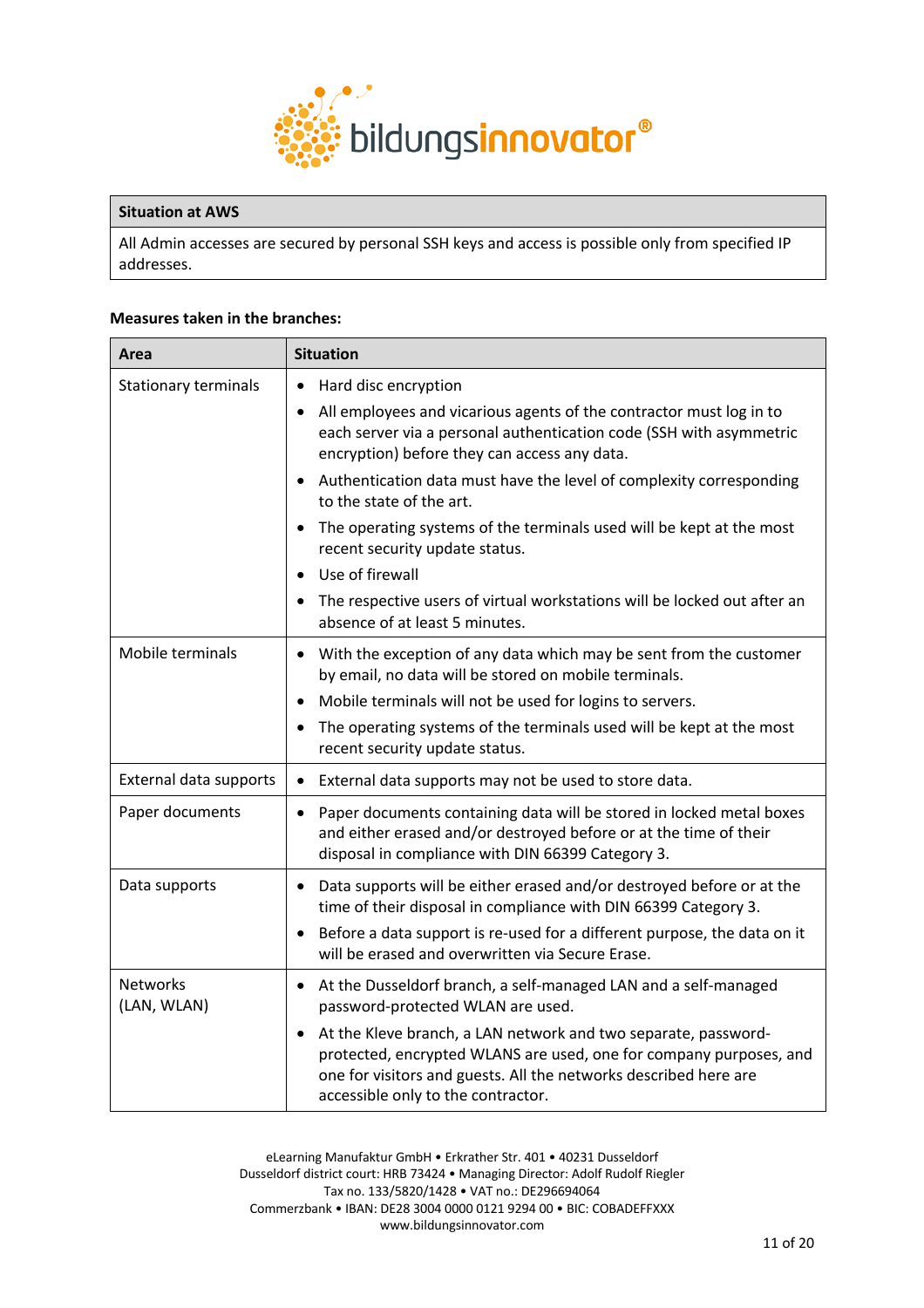

| Miscellaneous | Data on the platform are basically and primarily processed on the<br>٠<br>server. On stationary or mobile terminals, they are basically only<br>processed temporarily for as long as necessary for specific contract<br>activities.                                                                                                                                                                                                                                      |
|---------------|--------------------------------------------------------------------------------------------------------------------------------------------------------------------------------------------------------------------------------------------------------------------------------------------------------------------------------------------------------------------------------------------------------------------------------------------------------------------------|
|               | Two cases form exceptions to the principle set out above:<br>$\bullet$                                                                                                                                                                                                                                                                                                                                                                                                   |
|               | The customer sends data to the contractor by email.<br>1.                                                                                                                                                                                                                                                                                                                                                                                                                |
|               | 2. For the purposes of error correction or support, changes are<br>required to the client database in which all the customer's user<br>data are stored. The contractor's relevant employee then copies<br>the aforementioned database onto the computer he is using and<br>leaves it stored there until a further instruction is received from<br>the customer, so that he can answer connection questions. The<br>customer may request erasure of the data at any time. |
|               | A Clean Desk Policy exists throughout the company, under which the<br>$\bullet$<br>data support and all documents containing data are protected against<br>unauthorised access, both in analogue form (eg. via lockable cabinets)<br>and digital form (eg. via desktop lockout instruction and lockout<br>function when not in use).                                                                                                                                     |

# **1.3. Access control**

**Aim:** The guarantee must be given that the person authorised to use a data processing system can access only the data for which they have access authorisation, and that personal data cannot be read, copied, altered or removed during processing, use and after storage without authorisation.

# **Situation**:

As necessary for the respective activity, the contractor's employees (eg. administrators, authors and trainers) have access to data. The measures described below will be taken by the contractor. The measures taken or to be taken by the customer lie within the scope of his responsibility.

# **Measures taken:**

| Area                                                    | <b>Situation</b>                                                                |
|---------------------------------------------------------|---------------------------------------------------------------------------------|
| Allocation of access<br>rights (rights/role<br>concept) | Users can and may access data only via specific personal accounts.<br>$\bullet$ |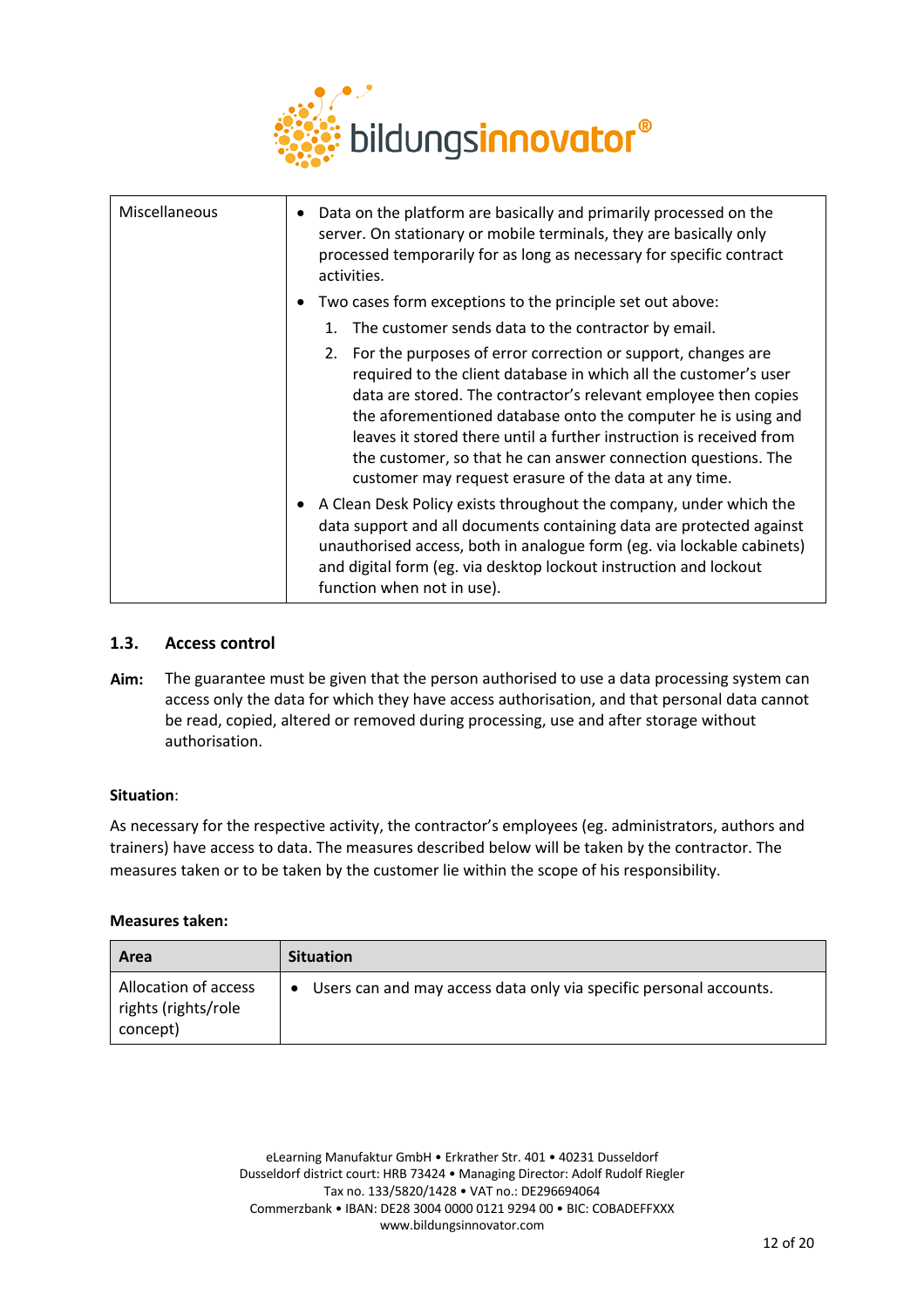

|            | Authorisations are given as a function of the necessity of the respective<br>access. Access authorisations for all the contractor's staff working on<br>fulfilment of the contract are based on the principle of least privilege,<br>are regularly monitored and are adjusted immediately to changing<br>situations (assignment of rights to new employees, deletion/blocking of<br>rights of departing employees and the adjustment of rights for<br>employees with changing work profiles). |
|------------|-----------------------------------------------------------------------------------------------------------------------------------------------------------------------------------------------------------------------------------------------------------------------------------------------------------------------------------------------------------------------------------------------------------------------------------------------------------------------------------------------|
| Access log | All read and write accesses to data are logged to the specific user.                                                                                                                                                                                                                                                                                                                                                                                                                          |

# **1.4. Segregation control**

**Aim:** There must be a guarantee that data collected for different purposes (digital or physical) can be processed separately.

#### **Measures taken:**

| Area                                                      | <b>Situation</b>                                                                                                                                                   |
|-----------------------------------------------------------|--------------------------------------------------------------------------------------------------------------------------------------------------------------------|
| Segregation of<br>data belonging<br>to other<br>customers | The database and files are stored in accordance with the customer's instructions<br>in segregated directories or on separate servers with separate authorisations. |
| Segregation of<br>live and test data                      | Physical separation of data in the live application and in test applications (if so<br>requested by the customer).                                                 |

# **1.5. Pseudonymisation**

**Aim:** The measures listed here provide the guarantee that personal data can no longer be attributed to a data subject without entering additional information.

#### **Situation:**

No pseudonymisation or anonymisation measures are used. Use of the platform is voluntary, and the contractor has no authority to decide which users contribute what data. Users may delete their accounts in full at any time.

#### **Measures taken:**

| Area                                        | <b>Situation</b>                                                                                                           |
|---------------------------------------------|----------------------------------------------------------------------------------------------------------------------------|
| Data for<br>development/support<br>purposes | Anonymised or pseudonymised data are used by developers where possible<br>for the support and development of new features. |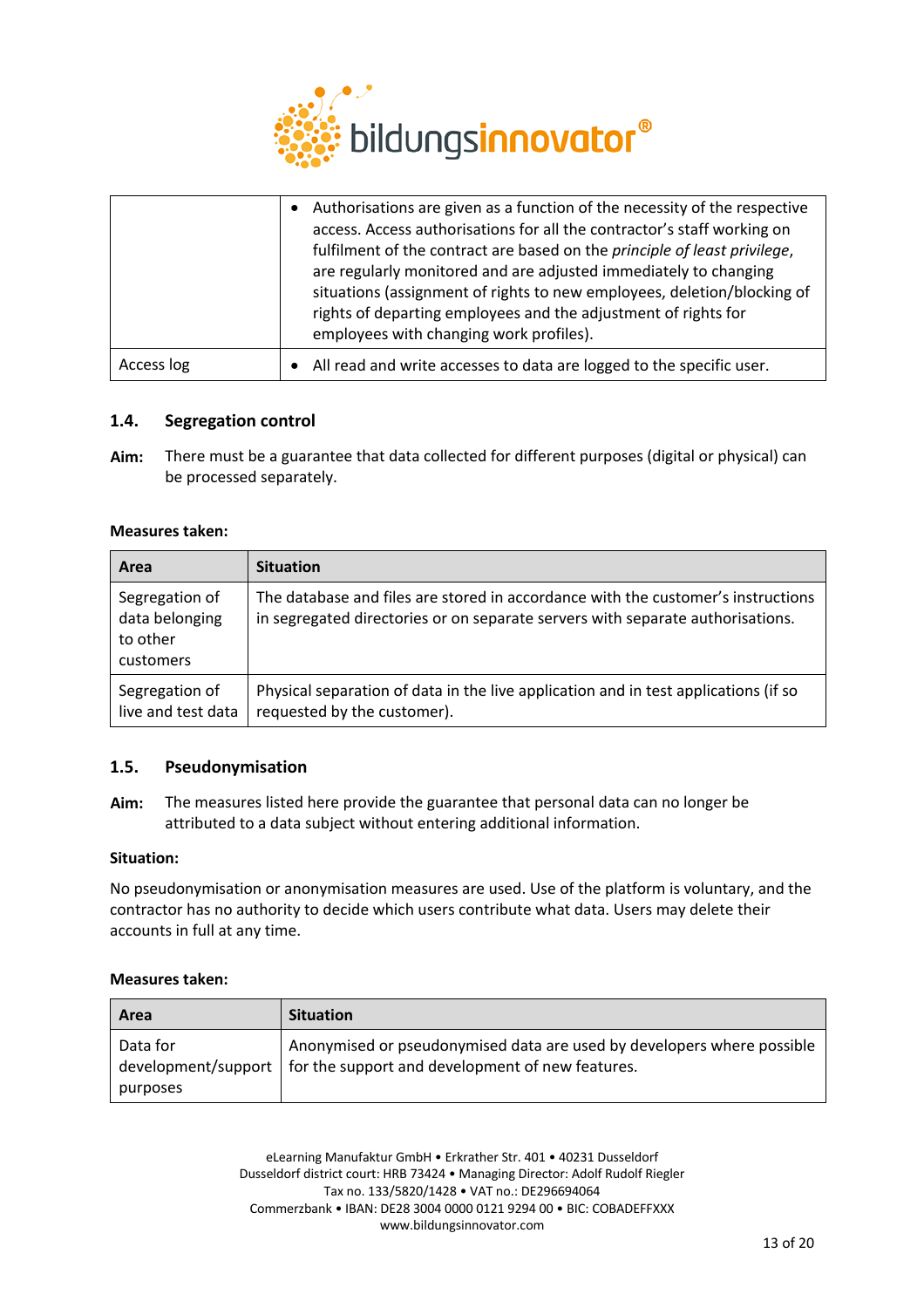

# **2. Integrity**

# **(Art. 32 para. 1 letter b GDPR)**

# **2.1. Data transmission control**

**Aim:** To guarantee that personal data cannot be read, copied, altered or removed without authorisation during electronic transmission or during their transport or storage on data supports, and that it is possible to establish where personal data are to be transmitted by data transmission equipment.

# **Situation:**

Data on the platform are exported or transmitted by the contractor only after being instructed to do so by the customer, unless the export or transmission is necessary to fulfil the contractor's duties to the customer. The export and transmission of data by the customer lie within his scope of responsibility. Measures are described below which safeguard and log access by certain clients to the server.

| Area                         | <b>Situation</b>                                                                                                                                   |
|------------------------------|----------------------------------------------------------------------------------------------------------------------------------------------------|
| Data transfer<br>from/to the | Any data exchange is protected by the use of encryption and VPN or SSH<br>technologies in accordance with the latest state of the art.             |
| server                       | The contractor will not send either personal data or access data such as<br>passwords via unencrypted connections.                                 |
| Safeguarding<br>electronic   | If files are transmitted electronically in accordance with the customer's<br>instructions, the following measures are taken, depending on content: |
| transmission                 | Password protected Zip-Archive<br>$\bullet$                                                                                                        |
|                              | One-timedownload links with non-guessable URL<br>$\bullet$                                                                                         |
|                              | Time-limited download option<br>$\bullet$                                                                                                          |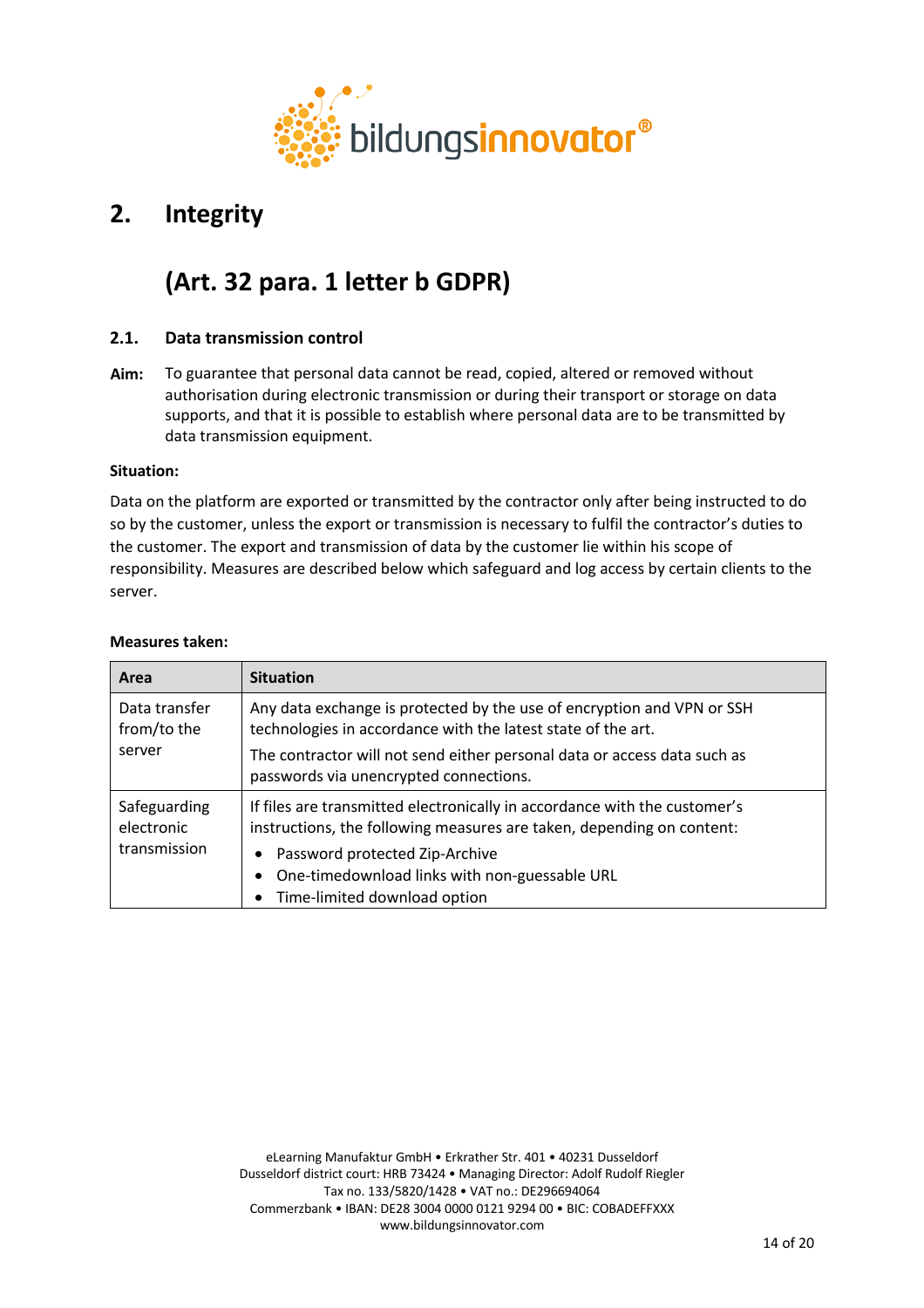

# **2.2. Input control**

**Aim:** To guarantee that it is possible to check and establish retrospectively whether and by whom personal data were entered in data processing systems, or altered or removed.

| Area                                   | <b>Situation</b>                                                                                                                                                                                                                                                                                                 |
|----------------------------------------|------------------------------------------------------------------------------------------------------------------------------------------------------------------------------------------------------------------------------------------------------------------------------------------------------------------|
| Alterations with<br>security relevance | Data alterations categorised as relevant to security (eg. alterations in access<br>authorisations, changes of user master data such as name or email address<br>and the password used) are logged centrally (not tamper-proof). Only the<br>contractor's administrators routinely have access to these log data. |
| Other alterations                      | The platform logs any and all alterations to data for the purpose of providing<br>the contractual services, and in particular to make analysis possible in cases<br>of error. The customer has the right to choose whether this should happen.                                                                   |
| All read/write<br>accesses to data     | Subject to an instruction to the contrary by the customer, all read and write<br>data accesses are logged specifically to the user.                                                                                                                                                                              |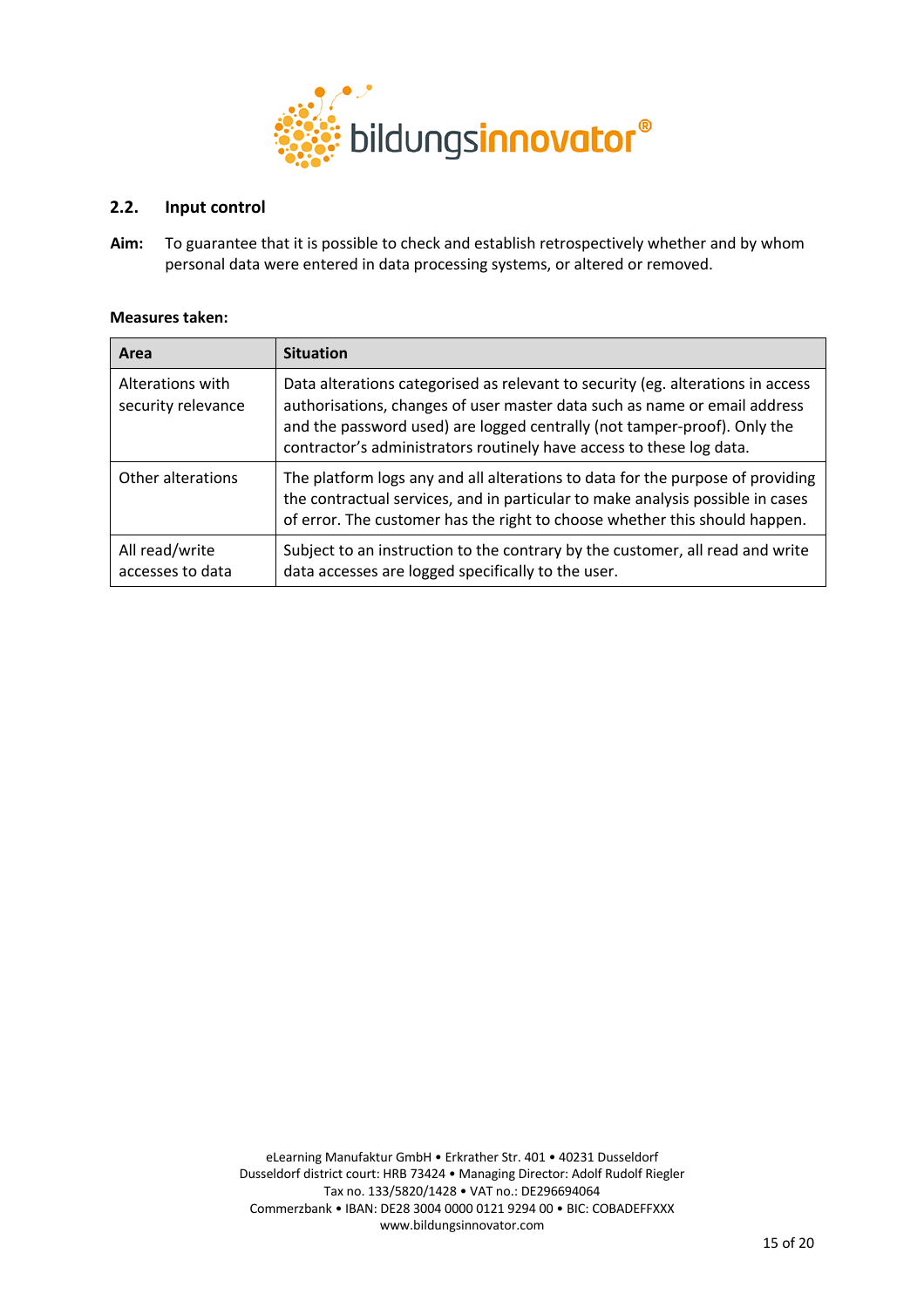

# **3. Availability and resilience**

# **(art. 32 para. 1 letter b GDPR)**

# **3.1. Availability monitoring**

**Aim:** To guarantee that personal data are protected against accidental destruction or loss.

# **Measures taken:**

| Area         | <b>Situation</b>                                                                                                                                                                                                                                                                                                                                            |
|--------------|-------------------------------------------------------------------------------------------------------------------------------------------------------------------------------------------------------------------------------------------------------------------------------------------------------------------------------------------------------------|
| Data backups | All the customer's personal data are backed up in accordance with a system<br>with a mix of full and incremental back-ups and a rotation of maximum one<br>year; this mix reflects the current status of the data at the respective time<br>of creation of the backup. Only the contractor's system administrators have<br>access to the aforesaid backups. |

# **3.2. Reliability**

**Aim:** To guarantee that all functions of the system are available and any malfunctions occurring are reported

| Area               | <b>Situation</b>                                                                                                                 |
|--------------------|----------------------------------------------------------------------------------------------------------------------------------|
| Server monitoring  | Automatic monitoring systems for critical systems (errors in data<br>$\bullet$<br>storage, file system, availability of systems) |
|                    | Errors and warnings occurring are logged.<br>$\bullet$                                                                           |
| Server reliability | • Uninterruptable power supply (UPS)                                                                                             |
| measures           | Emergency power diesel generator<br>$\bullet$                                                                                    |
|                    | • Fire and smoke alarm system                                                                                                    |
|                    | Air-conditioning in server rooms                                                                                                 |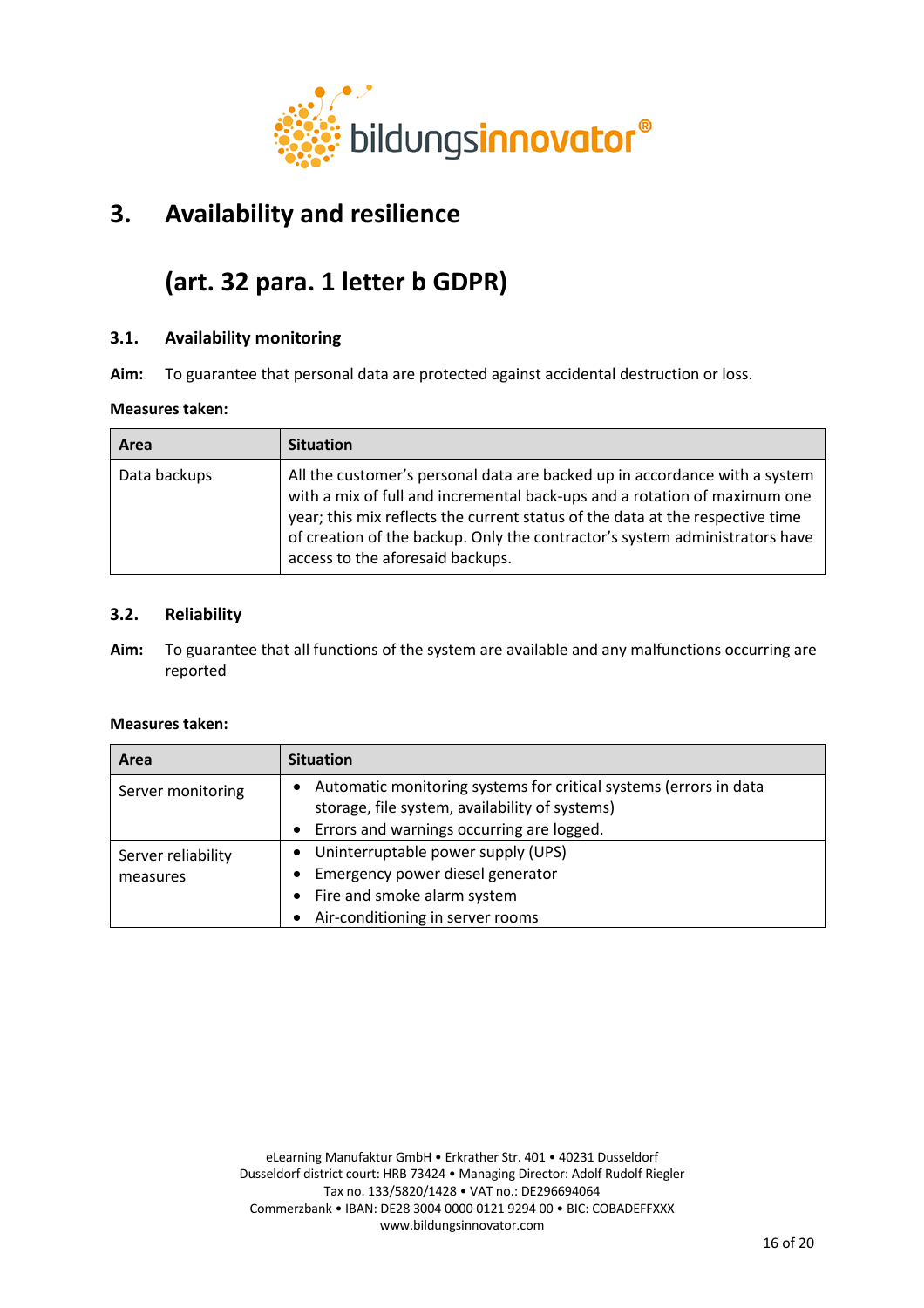

# **3.3. Data integrity**

**Aim:** To guarantee that stored personal data cannot be corrupted by malfunctioning of the system

#### **Measures taken:**

| Area           | <b>Situation</b>                                                                              |
|----------------|-----------------------------------------------------------------------------------------------|
| Server: RAID 1 | RAID-1 technology is implemented on the server to compensate for hard disc<br>malfunctioning. |

# **3.4. Restorability (systems)**

**Aim:** To guarantee that the systems implemented can be restored in the event of a failure

#### **Situation:**

The robust operation of the platform is safeguarded through monitoring. Incidents will be notified first to the contractor and immediately afterwards to the customer. The contractor's support team regards incidents compromising operation of the platform as high priority, and the processes used in this respect are part of the aforementioned TISAX certification.

| Area                   | <b>Situation</b>                                                                                                                                                                                                                                                                                                                                                                                                                              |
|------------------------|-----------------------------------------------------------------------------------------------------------------------------------------------------------------------------------------------------------------------------------------------------------------------------------------------------------------------------------------------------------------------------------------------------------------------------------------------|
| Backup und<br>Recovery | The database and application files are backed up daily on a dedicated server with<br>full and incremental backups which overwrite one another using complex logic in<br>order to retain the greatest possible availability, including of older data, without<br>taking up unnecessary storage space for backups. Data are stored for a minimum<br>of 7 days.<br>A monthly check is carried out to ensure that the backups have been correctly |
|                        | created.                                                                                                                                                                                                                                                                                                                                                                                                                                      |
| Incident<br>Management | Contact is made with the hosting provider for the purpose of exchanging<br>defective hardware and uploading the latest backups.                                                                                                                                                                                                                                                                                                               |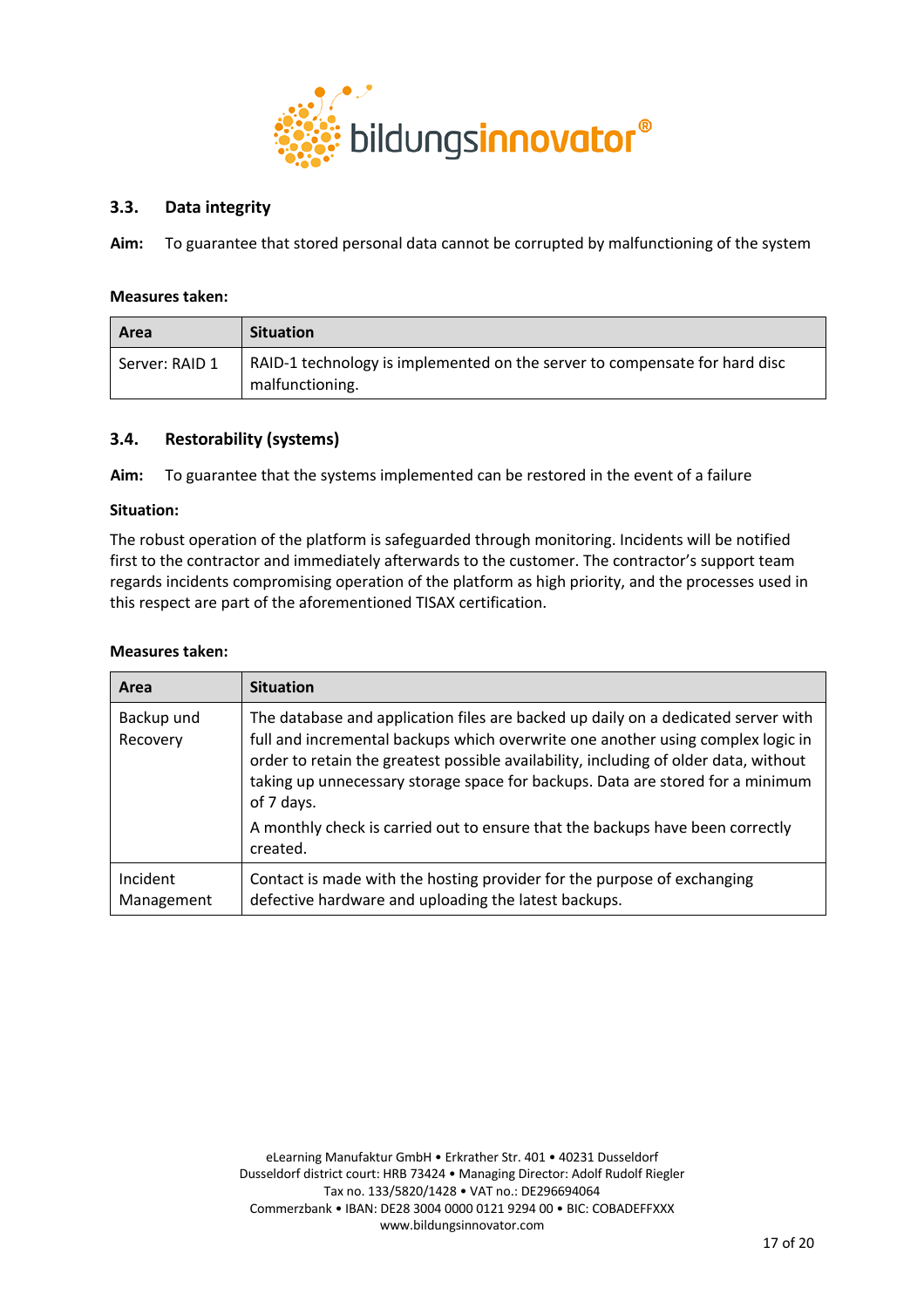

# **4. Procedure for regular checking, assessment and evaluation**

# **(art. 32 para. 1 letter d GDPR; art. 25 para. 1 GDPR)**

# **4.1. Data protection management (DPM)**

**Aim:** To guarantee that personal data processed under contract can only be processed in accordance with the customer's instructions

# **Measures taken:**

| Area                                               | <b>Situation</b>                                                                                                                                                                                                                                                             |  |  |
|----------------------------------------------------|------------------------------------------------------------------------------------------------------------------------------------------------------------------------------------------------------------------------------------------------------------------------------|--|--|
| <b>TISAX</b> certification                         | The contractor is TISAX certified (Trusted Information Security Assessment<br>Exchange, an IT security standard established by the automotive industry,<br>derived from ISO 27001) and regularly checks that the pre-conditions<br>necessary for this purpose are being met. |  |  |
| Duty to maintain<br>data secrecy                   | All persons working for the contractor's customers, including vicarious<br>agents, are required by the contractor to give an undertaking that they will<br>comply with applicable data protection duties under art. 28 para. 3<br>sentence 2 letter b, 29, 32 para. 4 GDPR.  |  |  |
| Awareness training                                 | All persons working for the contractor's customers are regularly trained and<br>made aware of data protection issues by external data protection officers,<br>generally on an annual basis.                                                                                  |  |  |
| Periodic checks on<br>compliance with<br>these TOM | Regular monitoring, assessment and evaluation of the effectiveness of the<br>technical and organisational measures to be taken is carried out by an<br>independent organisation, eg. the external data protection officer.                                                   |  |  |

# **4.2. Incident Response Management**

**Aim:** To guarantee that personal data processed under contract can only be processed in accordance with the customer's instructions

# **Situation:**

Within the framework of his TISAX measures (see introductory comments to this document), the contractor has drawn up a concept for handling security incidents ("Security concept - handling security incidents"), which will be sent on request. In essence, the concept includes the following procedure: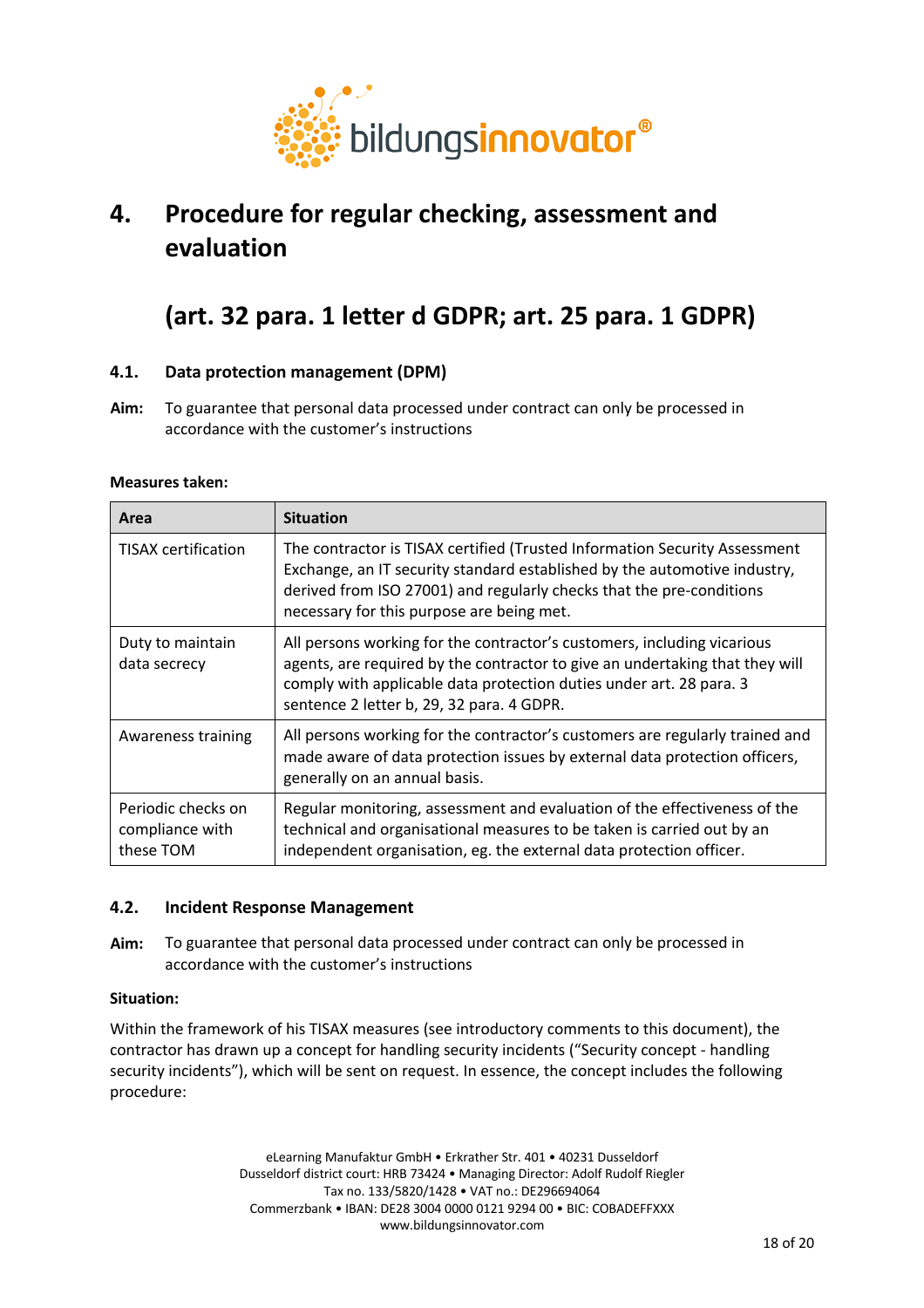

Every message to the contractor's support service is assessed with regard to data security. Depending on the result of the assessment, the data controllers highlight the incident and derive suitable measures to ensure that the customer can fulfil his data obligations arising from arts. 33 and 34 GDPR.

# **4.3. Privacy by design, privacy by default (art. 25 para. 2 GDPR)**

**Aim:** To guarantee that personal data processed under contract can only be processed in accordance with the customer's instructions

# **Situation:**

The use of the whole platform is voluntary, inputting any data category by your users is optional. Apart from a verification of usage authorisation for each user account, in the view of the contractor users are free to enter any data, including false or pseudonymous data, without any disadvantages being thereby incurred by the data subjects. There is therefore no requirement for further action on the part of the contractor as the party offering the platform.

# **4.4. Contract monitoring**

**Aim:** To guarantee that personal data processed under contract can only be processed in accordance with the customer's instructions

| Area                                                        | <b>Situation</b>                                                                                                                                                                                                                                                              |
|-------------------------------------------------------------|-------------------------------------------------------------------------------------------------------------------------------------------------------------------------------------------------------------------------------------------------------------------------------|
| Archiving<br>instructions                                   | Depending on the type of instruction, the ticket system used by the<br>contractor or the archiving of email correspondence with the customer<br>provide transparency in order to demonstrate that data are only entered or<br>altered/erased in accordance with the contract. |
| Access log                                                  | All read and write accesses to data are logged to the specific user.                                                                                                                                                                                                          |
| Archiving of emails<br>making reference<br>to instructions  | Emails making reference to instructions are backed up for the purpose of<br>retrospectively tracking and providing evidence of instructions.                                                                                                                                  |
| Regular inspection<br>of sub-contracted<br>processing staff | The processing staff sub-contracted by the contractor are inspected twice-<br>yearly for compliance with the technical and organisational measures to be<br>taken by them.                                                                                                    |

# **Measures taken:**